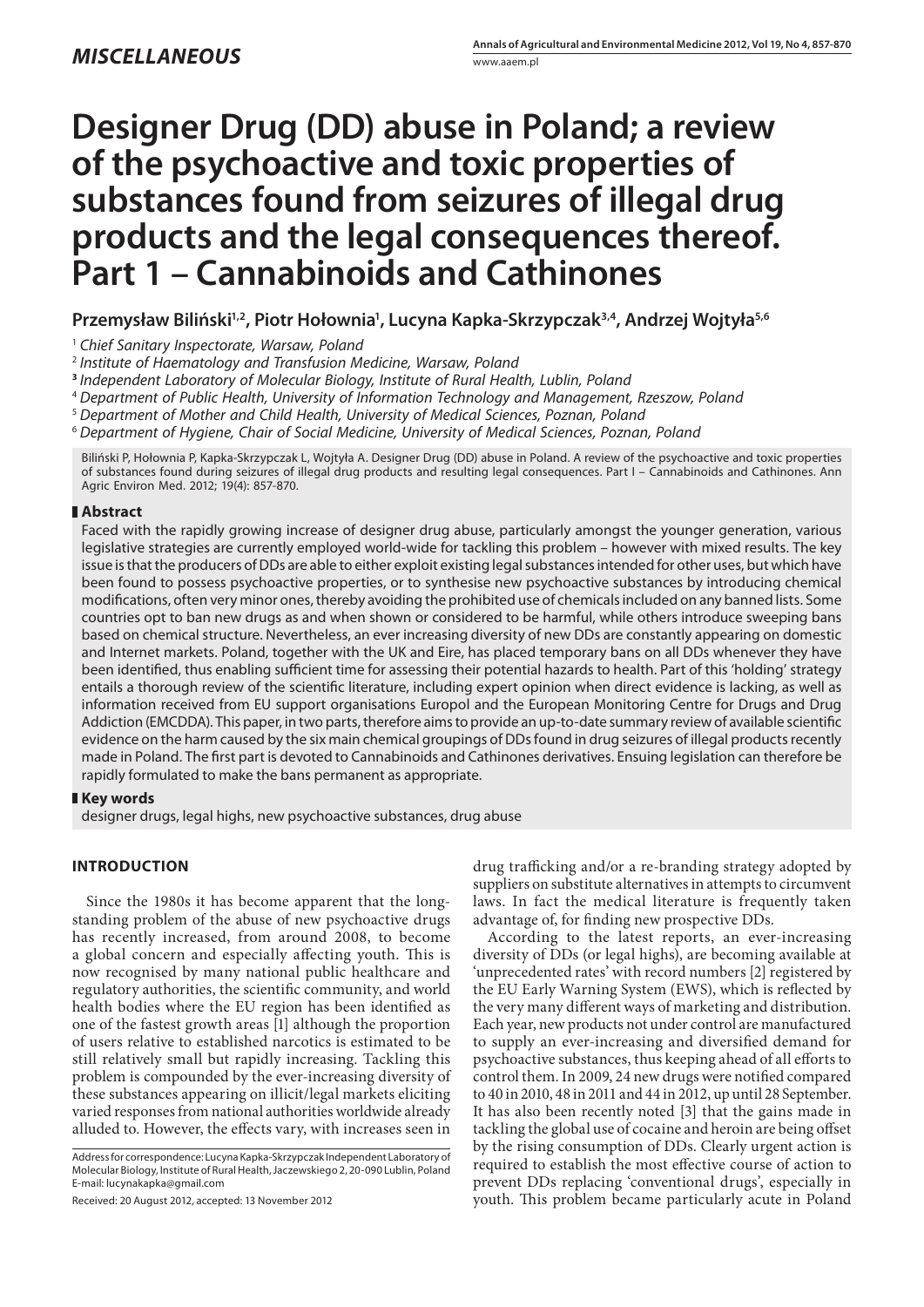around 2009-2010, [4] and a novel response was launched by the authorities at about that time, as described in the second review article.

The current banned list has been drawn up from an exhaustive screening and analysis of approximately 6,000 DD samples taken from products that up till then had been available on the market, which included using liquid chromatography/mass spectroscopy (LC/MS), analysis together with nuclear magnetic resonance (NMR), analysis. The highest incidences were for Methylenedioxypyrovalerone (MDPV) – 23%, and 16% for 1-pentyl-3-(4-methoxynapthol – indole, JWH-081 and 1-pentyl-1H-indol-3-yl – methanone, RCS-4 (Tab. 1) from n=3,794 samples analysed at the National Medicines Institute in Warsaw.

**Table 1.** %-age incidences (n=3,794) of identified substances, including psychoactive, found in DD products from drug seizures in Poland

| Rank           | Chemical name/ | %         | Rank  | Chemical name/code | $\frac{9}{6}$ |
|----------------|----------------|-----------|-------|--------------------|---------------|
| order          | code           | Incidence | order |                    | Incidence     |
| $\mathbf{1}$   | <b>MDPV</b>    | 11.7      | 24    | Pentedrone         | 1.0           |
| $\overline{2}$ | <b>JWH-081</b> | 9.0       | 25    | <b>FMC</b>         | 0.9           |
| 3              | RCS-4          | 9.0       | 26    | <b>JWH-210</b>     | 0.9           |
| 4              | Valine         | 9.0       | 27    | <b>JWH-203</b>     | 0.9           |
| 5              | Caffeine       | 9.0       | 28    | Cathinone          | 0.8           |
| 6              | Butylone       | 5.8       | 29    | <b>MBZP</b>        | 0.8           |
| 7              | 4-MEC          | 4.0       | 30    | Ephedrine          | 0.7           |
| 8              | <b>JWH-122</b> | 4.0       | 31    | <b>JWH-018</b>     | 0.7           |
| 9              | Lidocaine      | 3.7       | 32    | Tyrosine           | 0.6           |
| 10             | pFPP           | 2.7       | 33    | JWH-007/019        | 0.6           |
| 11             | Methylone      | 2.1       | 34    | Metamphepramon     | 0.6           |
| 12             | Buphedrone     | 2.1       | 35    | <b>BZP</b>         | 0.5           |
| 13             | Proline        | 2.1       | 36    | Cellulose          | 0.5           |
| 14             | <b>TFMPP</b>   | 2.1       | 37    | D <sub>2</sub> PM  | 0.4           |
| 15             | MMDP & MDOH    | 1.6       | 38    | $2C-E$             | 9.4           |
| 16             | <b>MDOH</b>    | 1.6       | 39    | $2 - AI$           | 0.4           |
| 17             | Mephedrone     | 1.5       | 40    | Kynurenic acid     | 0.4           |
| 18             | <b>DMAA</b>    | 1.3       | 41    | 3-FMC              | 0.4           |
| 19             | AM-694         | 1.2       | 42    | Tadalafil          | 0.4           |
| 20             | JWH-019        | 1.1       | 43    | PEA                | 0.3           |
| 21             | Phenylalanine  | 1.1       | 44    | <b>JWH-073</b>     | 0.3           |
| 22             | <b>JWH-250</b> | 1.1       | 45    | <b>JWH 015</b>     | 0.3           |
| 23             | <b>MDPBP</b>   | 1.1       | 46    | <b>JWH-200</b>     | 0.3           |

In fact, five main chemical groupings were identified and a miscellaneous 'others' group including pharmaceuticals (Tab. 2). Consistent with studies in other countries, the real composition of many of the products were also found in many cases to differ markedly from information given to the purchaser, thus posing a potentially serious health risk. They also frequently contained already banned substances [1, 2, 5, 6, 7]. Indeed, possession of legal DDs found to actually contain illegal drugs is a cause for prosecution and should be borne in mind by users [8].

Table 2. Chemical groupings of recent DDs, including those identified in Poland

| <b>Chemical Grouping</b>                                     | <b>Psychoactive Substances</b>                                                                                                                                                                         |  |  |  |  |
|--------------------------------------------------------------|--------------------------------------------------------------------------------------------------------------------------------------------------------------------------------------------------------|--|--|--|--|
| Substituted<br>cathinones                                    | Cathinone, mephedrone, ethcathione, buphedrone,<br>pentedrone, pentylone, 4-MEC, 3-FMC, iso-3-TMC,<br>MDPBP, MDPV, MPBP, MPPP, MOPPP, MDPPP, MPHP,<br>dimethylcathinone, butylone, methylone, ethylone |  |  |  |  |
| Substituted<br>phenethylamines                               | MDOH, MDMA, MMDPEA, 2-AT, PEA, amphetamine,<br>fluoroamphetamine, ephedrine, 2C-E (& series),                                                                                                          |  |  |  |  |
| Synthetic<br>cannabinoids                                    | JWH-081, RCS-4, JWH-098, JWH-251, JWH-307, JWH-015,<br>JWH-018, JWH-073, JWH-203, JWH-250, JWH-019, AM-694                                                                                             |  |  |  |  |
| Substituted phenyl<br>/ benzyl piperazines<br>or piperidines | BZP, MeOPP, MPZP, DBZP, pFPP, TFMPP, D2PM, 2-DPMP,<br>MDBZP, m-CPP,                                                                                                                                    |  |  |  |  |
| <b>Tryptamines</b>                                           | 5-HTP, 4-HO-MET, 5-AcO-DMT, 5-MeO-DALT, 5-MeO-DET,<br>5-MeOAMT                                                                                                                                         |  |  |  |  |
| Others (incl.<br>pharmaceuticals)                            | Diphenylprolinol, 2AI, MMAI, DMAA, tadalafil, lidocaine,<br>benzocaine, procaine, Dimethocaine, p-FBT, GBL, Salvinorin<br>A, LSA,<br>5-IAI, MDAI, MDMAI, 3-(4-Hydroxymethylbenzoyl)-1-<br>pentylindole |  |  |  |  |

The presented first article now reviews in turn the biological effects of cannabinoid and cathinone derivative DDs according to the evidence and expert opinion. The second is focused on piperazines/piperidines, phenylethylamines, tryptamines and a miscellaneous 'others' category. Several of the other substances found were not included in the review as they consist of universally consumed food product constituents, such as amino acids: phenylalanine (some commonly found in dietary supplements) and caffeine or medicinal drug substances, such as Tadalafil (for treating erectile dysfunction) or Kynurenic acid, an antagonist to the N-methyl d-aspartate receptor (NMDAR), tentatively proposed as a disease marker for diagnosing schizophrenia and other conditions. Ephedrine (in 29th place), is obviously extremely well known and therefore not considered further.

A list of compound structures is provided in a supplementary diagram file including the common and IUPAC names. For convenience, Table 3 also show the corresponding acronym and IUPAC names and, for the sake of brevity, acronyms or common names are chiefly used in the main text.

**Table 3.** Acronyms (in alphabetical order) and corresponding IUPAC names of reviewed DDs-Parts1 & 2

| <b>IUPAC NAME</b>                                              |
|----------------------------------------------------------------|
| 2,3-Dihydro-1H-inden-2-amine                                   |
| 1-[(5-Fluoropentyl)-1H-indol-3-yl]-(2-iodophenyl)<br>methanone |
| 1,2,3,4-Tetrahydronaphthalen-2-amine                           |
| 2-(Methylamino)-1-phenylbutan-1-one                            |
| 1-(1,3-Benzodioxol-5-yl)-2-(methylamino)-butan-<br>1-one       |
| 1-Benzylpiperazine                                             |
| (S)-2-Amino-1-phenyl-1-propanone                               |
| 1,2,3,4-Tetrahydronaphthalen-2-amine                           |
| 1-(2,5-Dimethoxy-4-ethylphenyl)-2-aminoethane                  |
| 2,5-Dimethoxy-4-iodophenethylamine                             |
|                                                                |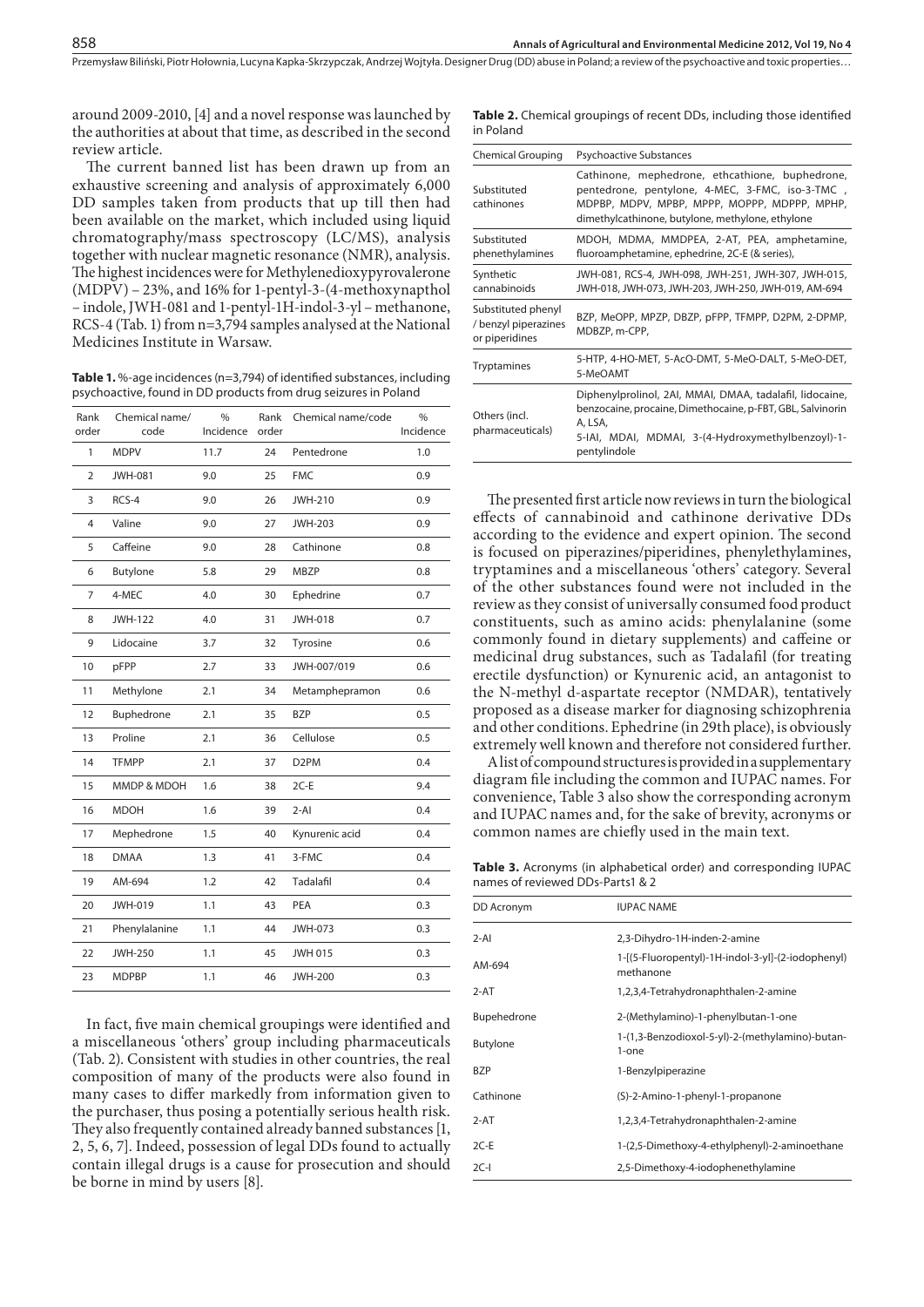#### **Annals of Agricultural and Environmental Medicine 2012, Vol 19, No 4**

Przemysław Biliński, Piotr Hołownia, Lucyna Kapka-Skrzypczak, Andrzej Wojtyła. Designer Drug (DD) abuse in Poland; a review of the psychoactive and toxic properties…

| DD Acronym                  | <b>IUPAC NAME</b>                                                                               | DD Acronym    | <b>IUPAC NAME</b>                                                                                 |
|-----------------------------|-------------------------------------------------------------------------------------------------|---------------|---------------------------------------------------------------------------------------------------|
| $2C-C$                      | 1-(4-Chloro-2,5-dimethoxyphenyl)-2-aminoethane<br>1-(4-Chloro-2,5-dimethoxyphenyl)-2-ethanamine | LSA           | $(8\beta)$ -9,10-Didehydro-6-methyl-ergoline-8-<br>carboxamide                                    |
| $2C-N$                      | 2,5-Dimethoxy-4-nitrophenethylamine                                                             | mCPP          | 1-(3-Chlorophenyl)piperazine                                                                      |
| $2C-B$                      | 2-(4-Bromo-2,5-dimethoxyphenyl) ethanamine                                                      | <b>MDMA</b>   | (RS)-1-(Benzo[d][1,3]dioxol-5-yl)-N-methylpropan-<br>2-amine                                      |
| $2C-D$                      | 1-(2,5-Dimethoxy-4-methylphenyl)-2-aminoethane                                                  | <b>MDAI</b>   | 6,7-Dihydro-5H-cyclopenta[f][1,3]benzodioxol-6-<br>amine                                          |
| 2C-H                        | 2-(2,5-Dimethoxyphenyl) ethanimine                                                              | <b>MDBZP</b>  | 1-(Benzo[1,3]dioxol-5-ylmethyl)piperazine                                                         |
| <b>DBZP</b>                 | 1,4-Dibenzylpiperazine                                                                          | <b>MDMAI</b>  | N-Methyl-6,7-dihydro-5H-cyclopenta[f][1,3]                                                        |
| <b>DMAA</b>                 | 4-Methylhexan-2-amine                                                                           |               | benzodioxol-6-amine<br>(±)-1-(Benzo[d][1,3]dioxol-5-yl)-N-hydroxylpropan-                         |
| Dimethocaine                | 3-Diethylamino-2,2-dimethylpropyl)-4-<br>aminobenzoate                                          | <b>MDOH</b>   | 2-amine<br>(RS)-1-(3,4-Methylenedioxyphenyl)-2-(1-                                                |
| Dimethylcathinone           | (RS)-2-Dimethylamino-1-phenylpropan-1-one                                                       | <b>MDPPP</b>  | pyrrolidinyl)-1-propanone                                                                         |
| D <sub>2</sub> PM           | Diphenyl(pyrrolidin-2-yl)methanol                                                               | <b>MDPBP</b>  | (RS)-1-(3,4-Methylenedioxyphenyl)-2-(1-<br>pyrrolidinyl)-1-butanone                               |
| 2-DPMP                      | (RS)-2-Benzhydrylpiperidine                                                                     | <b>MDPV</b>   | (RS)-1-(Benzo[d][1,3]dioxol-5-yl)-2-(pyrrolidin-1-yl)<br>pentan-1-one                             |
| Ethcathinone                | (RS)-2-Ethylamino-1-phenyl-propan-1-one                                                         | 4-MEC         | 2-Ethylamino-1-(4-methylphenyl)propan-1-one                                                       |
| Ethylone                    | (RS)-1-(1,3-Benzodioxol-5-yl)-2-(ethylamino)                                                    | Mephedrone    | 1-(4-Methylphenyl)-2-methylaminopropan-1-one                                                      |
| 3-FMC                       | propan-1-one<br>(RS)-1-(3-Fluorophenyl)-2-methylaminopropan-                                    | Methylone     | 1-(1,3-Benzodioxol-5-yl)-2-(methylamino)-propan-<br>1-one                                         |
| iso-3-FMC                   | 1-one                                                                                           | <b>MeOPP</b>  | 1-(4-Methoxyphenyl)piperazine                                                                     |
| GBL                         | 1-(3-Fluorophenyl)-1-(methylamino)propan-2-one<br>Dihydrofuran-2(3H)-one                        | MMAI          | 5-Methoxy-6-methyl-2,3-dihydro-1H-inden-2-<br>amine                                               |
| 3-(4-Hydroxymethylbenzoyl)- | [4-(Hydroxymethyl)phenyl] (1-pentyl-1H-indol-3-yl)                                              | <b>MMDPEA</b> | 2-(7-Methoxy-1,3-benzodioxol-5-yl)ethanamine                                                      |
| 1-pentylindole              | methanone                                                                                       | <b>MOPPP</b>  | (RS)-1-(4-Methoxyphenyl)-2-(1-pyrrolidinyl)-1-<br>propanone                                       |
| $5$ -IAI                    | 5-lodo-2,3-dihydro-1H-inden-2-amine                                                             | <b>MPBP</b>   | (RS)-1-(4-Methylphenyl)-2-(1-pyrrolidinyl)-1-<br>butanone                                         |
| <b>JWH-081</b>              | 4-Methoxynaphthalen-1-yl-(1-pentyl-indol-3-yl)<br>methanone                                     | <b>MPHP</b>   | (RS)-1-(4-Methylphenyl)-2-(1-pyrrolidinyl)-1-<br>hexanone                                         |
| <b>JWH-098</b>              | 4-Methoxynaphthalen-1-yl-(1-pentyl-2-<br>methylindol-3-yl)methanone                             | <b>MPPP</b>   | (RS)-1-(4-Methylphenyl)-2-(1-pyrrolidinyl)-1-<br>propanone                                        |
| <b>JWH-251</b>              | 2-(2-Methylphenyl)-1-(1-pentyl-1H-indol-3-yl)<br>ethanone                                       | pFPP          | 1-(4-Fluorophenyl)piperazine                                                                      |
| <b>JWH-307</b>              | 5-(2-Fluorophenyl)-1-pentylpyrrol-3-yl)-<br>naphthalen-1-ylmethanone                            | PEA           | Phenylethan-2-amine                                                                               |
| <b>JWH-015</b>              | 2-Methyl-1-propyl-1H-indol-3-yl)-1-                                                             | Pentedrone    | (±)-1-Phenyl-2-(methylamino)pentan-1-one<br>$(\pm)$ -1- $(1,3$ -Benzodioxol-5-yl)-2-(methylamino) |
| <b>JWH-018</b>              | naphthalenylmethanone<br>Naphthalen-1-yl-(1-pentylindol-3-yl)methanone                          | Pentylone     | pentan-1-one                                                                                      |
|                             |                                                                                                 | p-FBT         | (1R,5S)-(8-Methyl-8-azabicyclo[3.2.1]octan-3-yl)-4-<br>fluorobenzoate                             |
| JWH-073                     | Naphthalen-1-yl-(1-butylindol-3-yl)methanone<br>2-(2-Chlorophenyl)-1-(1-pentylindol-3-yl)       | RCS-4         | 2-(4-Methoxyphenyl)-1-(1-pentyl-indol-3-yl)                                                       |
| <b>JWH-203</b>              | methanone                                                                                       |               | methanone                                                                                         |
| <b>JWH-250</b>              | 2-(2-Methoxyphenyl)-1-(1-pentylindol-3-yl)<br>ethanone                                          | Salvinorin A  | Methyl<br>(2S,4aR,6aR,7R,9S,10aS,10bR)-9-<br>(acetyloxy)-2-(furan-3-yl)-6a,10b-dimethyl-4,10-     |
| JWH-019                     | 1-Hexyl-3-(naphthalen-1-oyl)indole                                                              |               | dioxododecahydro-2H-benzo[f]isochromene-7-                                                        |
| Lidocaine                   | 2-(Diethylamino)-N-(2,6-dimethylphenyl)<br>acetamide                                            | <b>TFMPP</b>  | carboxylate<br>1-[3-(Trifluoromethyl)phenyl]piperazine                                            |

**Cannabinoids.** Principally, JWH-081, RCS-4, JWH-098, JWH-251, JWH-307, JWH-015, JWH-018, JWH-073, JWH-203, JWH-250, JWH-019 and AM-694. Synthetic cannabinoids have been extensively used for research over the last 30 years, particularly in studying cannabinoid receptors CB1 and CB2; however, they are not approved for drug treatment in most countries. On the illicit market they have appeared for many years in the guise of addictive replacements for marihuana/grass/gunga, etc. The production and development of new substances acting as cannabinoid receptor agonists is continually being observed [9]. These compounds can occur in products as individual substances or camouflaged in preparations of plant origin. Recently, such products have been widely advertised and are available on the illegal drugs market, for example, as 'spice' or 'herbal mixtures', not only in Europe and North America, but also in Asia [10, 11, 12] where, for example, 'spice' contains the synthetic cannabinoid CP-47,497, which has a fourfold stronger binding to cannabinoid receptors than the main psychoactive substance of the cannabis plant – delta 9-THC [13].

The dangers of chronic abuse of cannabinoids are seen mainly in youth, leading to long-lasting changes in the central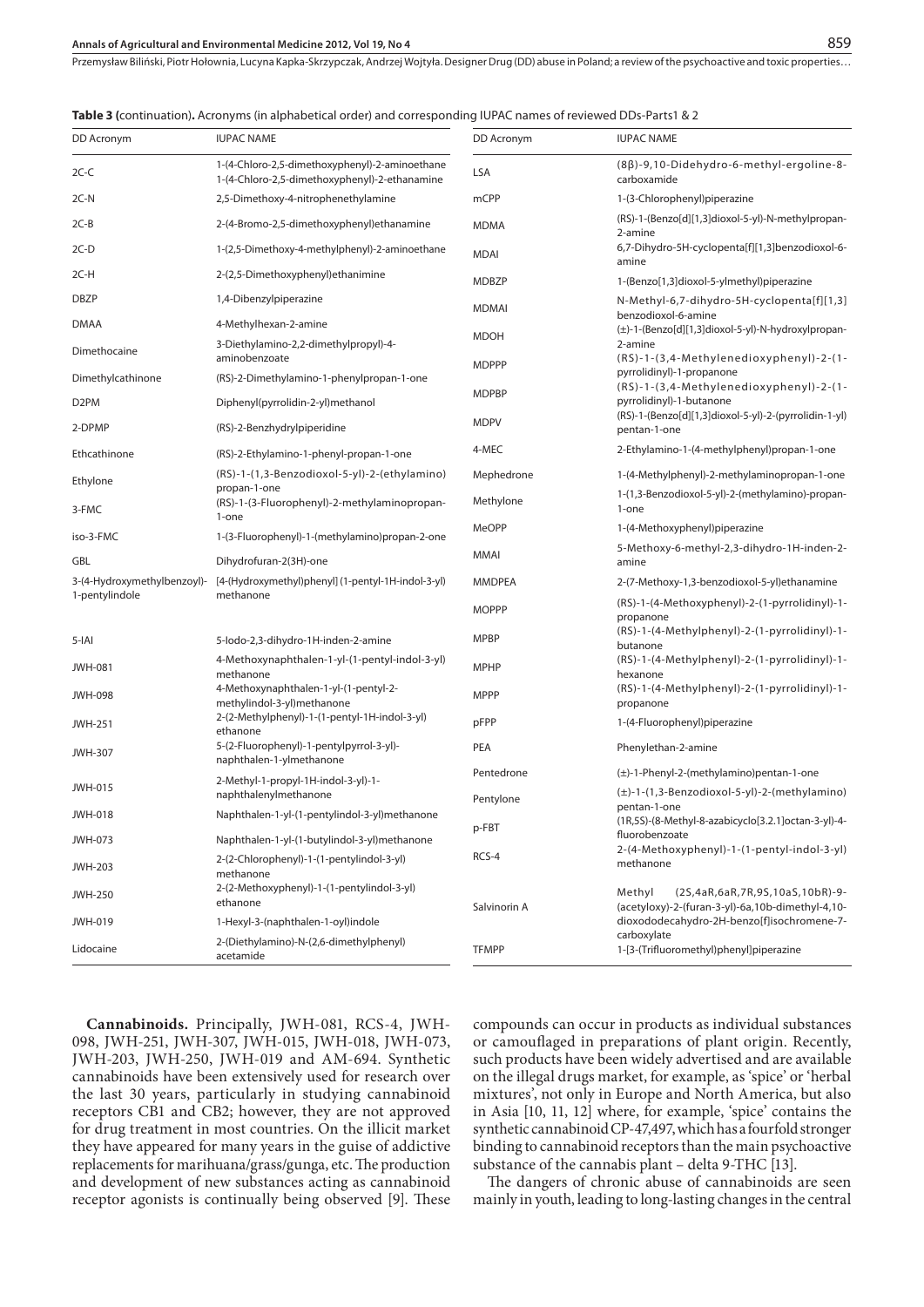nervous system (CNS) function, [14, 15]. Prospective studies have also shown a twofold greater risk of schizophrenia occurring [16]. It is recognised that the use of cannabinoids during brain development in the formative years leads to an increased incidence of psychotic and memory disorders in later life  $[17, 18, 19, 20]$ , which has been confirmed by a large number of pre-clinical studies [21, 22, 23]. Furthermore, cannabinoids increase the risk of acute psychotic symptoms and paranoid schizophrenia [24], especially in predisposed people [25]. Recently, it is becoming recognised that these effects are more serious in synthetic cannabinoids when compared to the naturally processed *Cannabis Indica*, [26]. Data obtained from the EMCDDA confirm that the population profiles of drug users are similar to the USA where cannabinoids are used once every month by about 30% of the population and by 5% daily [27]. In Europe, this problem mostly affects youngsters and young adults aged 15-34 years [1].

The pharmacological effects of cannabinoids depend on their binding to the complementary subclasses of CB1 & CB2 receptors [28]. The former occur throughout the CNS and their activation is responsible for most of the observed pharmacological effects  $[29, 30, 31, 32]$ . Both CB1 & CB2 receptors primed with Protein G decrease adenylocyclase activity and the stimulation of CB1 receptors also blocks some types of calcium channels while activating potassium channels [33, 34]. CB2 receptors are located chiefly in the peripheral nervous system (PNS) and in cells of the immunological system, e.g. spleen, and also in sperm [35, 36].

Cannabinoids also negatively affect reproduction in both females and males. Concentrations of testosterone are decreased as well as increased sperm damage, lowered sperm count and function [37]. Detrimental effects during pregnancy are seen as well on foetal development [38]. Nevertheless, cannabinoids are shown to have therapeutic benefits in the treatment of Alzheimer's disease [39], and modulating the activity of the endocannabinoid system holds promise in the treatment of a wide range of different diseases/ conditions, including, among many others, mood and anxiety disorders, Parkinson's and Huntingdon's disease, neuropathic pain, multiple sclerosis and spinal cord injury, cancer, atherosclerosis, myocardial infarction, stroke, hypertension, glaucoma, obesity/metabolic syndrome and osteoporosis [40].

The use of selective CB2 receptor agonists without psychoactive properties also hold promise [41], especially in serving as novel anti-inflammatory/immunosuppressive agents. The negative effects on the CNS give rise to symptoms such as anxiety, increased physical activity, disorders of perception, time and space, depersonalisation, increased sensitivity to sound, hallucinations and psychotic episodes, and convulsions, whereas the effects on other systems/ organs include nausea and vomiting, increased heart rate and arterial pressure. After sustained use, tolerance to these cannabinoids appears, but during withdrawal, symptoms of anxiety, sleeplessness, palpitations and convulsions occur [42, 43, 44, 45].

Taking cannabinoids additionally results in acute changes to the respiratory system causing inflammation of the naso-pharynx, coughing and chronic bronchitis, as well as circulatory disorders; it is especially dangerous for those with ishaemic heart disease. Synthetic cannabinoids have been found to affect the function of neurotransmitters in the CNS, particularly affecting the plasticity of neurones during CNS development in the young [46, 47, 48]. The cannabinoids listed below, which mainly appear on the Polish list, bind to the afore-mentioned receptors: JWH-098 [49, 50], JWH-251 [44, 50, 51, 52], JWH-307 [50, 51] JWH-015 [34, 39] JWH-018 and JWH-073 [53], JWH-203 [54] JWH-250 [50], JWH-081 [10], JWH-019 [55].

The two substances JWH-081 and RCS-4 that occupy 2nd and 3rd place of those most frequently detected in the aforementioned Polish drug seizures are structurally similar where the methoxynapthalene group in the former is replaced by the methoxyphenyl group in the latter. Both are cannabinoid indoles which have been only fairly recently identified in various 'herbal high' concoctions, and are marketed as alternatives to cannabis [56]. Another reason for the upsurge in their use was that until quite recently they remained undetectable by standard methods; however, within the last two years this has changed where, together with other occult napthyl/phenylacetyl indole-cannabinoids (e.g. JWH-203, JWH-250, JWH-073, JWH-015, JWH-018, JWH-019, JWH-122 which were seen less often in the Polish case), validated methods have now become fairly widespread [10, 57, 58, 59, 60]. This has also included sensitive detection in whole blood of some of these substances from persons taking 'herbal highs' [61] or using urinary metabolites as confirmation, e.g. JWH-250 [62]. RCS-4 is a JWH-018 analogue, [63], and banned in Scandinavia, but more is known about JWH-081, an analgesic, and although there is little clinical evidence of their effects *per se*, the known interactions of cannabinoid ligands with the CB1 and CB2 receptors, however, are generally well recognised, thus their effects can be predicted with a great degree of confidence. Previous studies on affinities to these receptors have demonstrated the effect of increasing N-1 alkyl side-chain length, as well as additional substitutions on the napthyl moiety where optimal configurations (such as 3-6 carbon alkyl chain length) were defined for maximal receptor affinities [55]. A later study continued this work [50] on 47 substituted indole derivatives where further optimal  $configurations in terms of CB2 receptor/agonist interactions$ were defined; these principally included JWH-120, 151, 267, with JWH-120 and JWH-267 being partial agonists.

High CB1 receptor affinities were seen, however, in three groups of naphthoyl indoles, (divided according to various substitutions on the naphthoyl ring), which in the case of JWH-081 showed a 10-fold higher affinity for the CB1 CNS receptor compared to CB2 of the PNS. JWH-018 is also an analgesic naphthoyl-indole with documented cases of serious physiological effects, withdrawal and potent effects on the CB1 receptor [53] and is widely banned throughout the world.

AM-694 (1-(5-fluoropentyl)-3-(2-iodobenzoyl) indole) is noticeable in the Polish seizure list (18<sup>th</sup> place) and is a very potent and selective agonist of the CB1 receptor [64]; however, very little else is known. Current UK generic legislation on synthetic cannabinoid receptor agonists [65] does not cover this substance and it seems new forms of legislation are therefore required.

## **SUBSTITUTED CATHINONES**

**Principally:** Cathinone, Mephedrone, Buphedrone, Ethcathinone, 4-MEC, MDPBP, MDPV, MPBP, MPPP, Dimethylcathinone, Butylone, Methylone and Ethylone. **Mentioned:** 3-FMC, iso-3-FMC, Pentylone, Pentedrone, MOPPP, MDPPP, and MPHP.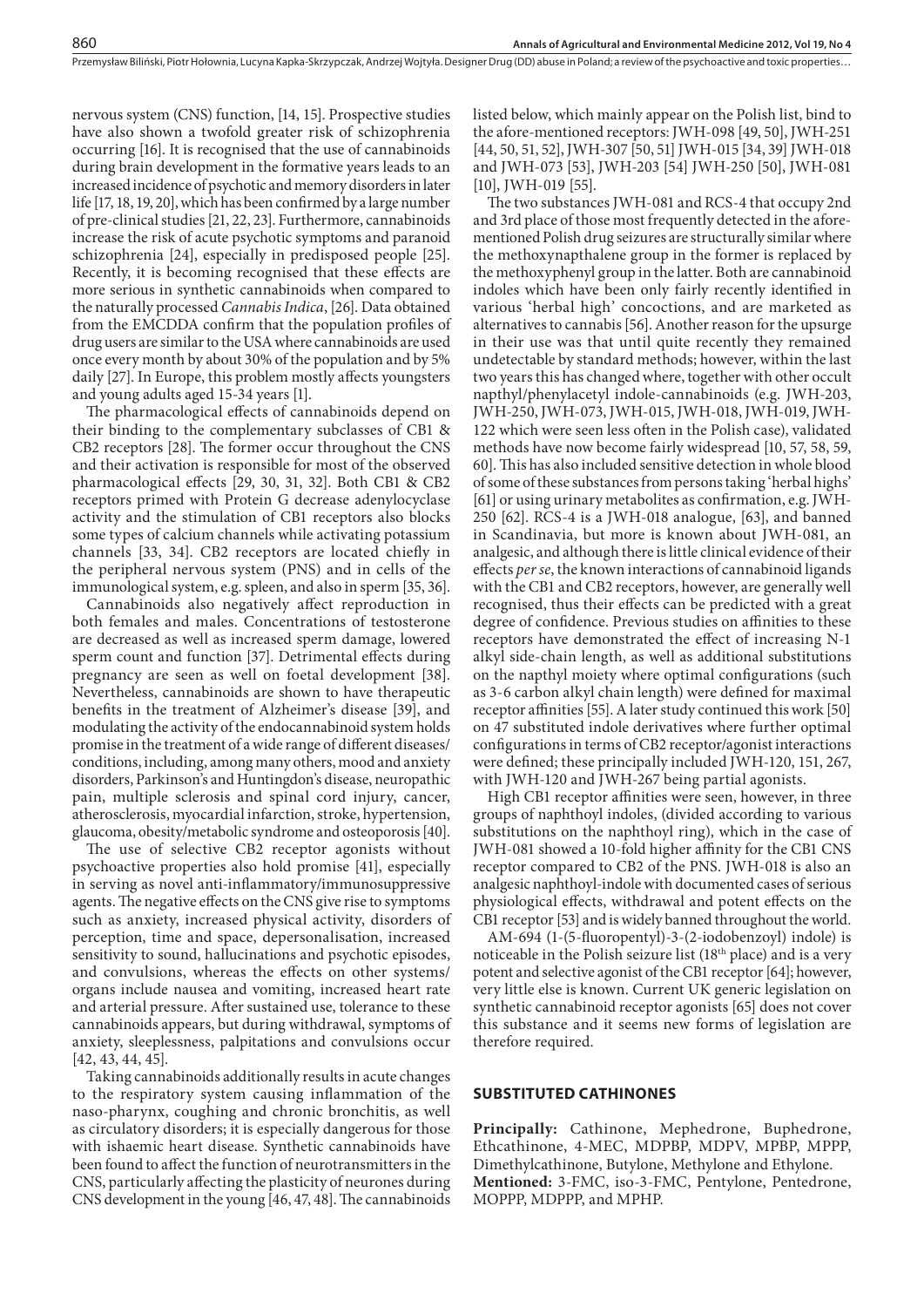In 2009, the European early warning system alerted that 24 new psychoactive substances had appeared on the market, of which 4 synthetic cathinones were identified. Cathinones, in fact, were included on the list of psychotrophic substances in 1988 [66, 67]. Structurally similar analogues of cathinones, such as pentedrone, mephedrone or methylone, with euphoric action, are treated as substitutes of cocaine, ecstasy or amphetamine [6, 68, 69]. Taking into account the pharmacological action and molecular structure, cathinone derivatives related to amphetamines differ only at the substituted beta carbon position (they are therefore termed as being beta-keto-amphetamine analogues). Their molecular structure allows a series of several different compounds to be made through substitution at various positions in the aromatic ring, N-alkylation and substitutions at the alpha carbon position [67, 70]. Data obtained from the UK between January 2006 – February 2010 indicate that 95% of cathinone derivatives are in powder form, and only 4% are in tablet/ capsule form [71].

Cathinone and its synthetic derivatives act as arousal/ stimulants of the CNS, but this action is somewhat less than amphetamine, probably due to the presence of the beta-keto group which increases the polarity of the molecule and limits the ability of crossing the, blood brain barrier (BBB), [72]. Cathinone analogues affect monoamine neurotransmission and, among other things, increase the release of dopamine, serotonin and nor-adrenaline in the brain [73, 74, 75, 76]. As an inhibitor of the noradrenaline transporter NET, cathinone is a strong sympathomimetic and causes increased release of noradrenaline at the nerve endings to the heart and circulatory/capillary system [77]. Most of the effects, usage and hazards of cathinones have been documented by users themselves. Harmful effects of cathinone analogues are reported on the heart-circulatory system and the GI tract [78], where in the former, they recall those caused by amphetamine derivatives [73, 79, 80]. Cathinones like cathinone and methcathinone show stimulation of the CNS, similar to amphetamine, when given to animals where increased motor activity is also seen [67].

One of the very few clinical studies [81] confirmed the toxic, sympathomimetic action of one of the cathinone derivatives – mephedrone. Another recent review of available clinical and neurobiological data support this finding [82] which now more importantly includes data on the new synthetic cathinones. The most common symptoms clinically seen ascribed to the action of cathinone analogues are: chest pains, difficulty in breathing (dyspnoea), tachycardia, heart palpitation, increased blood pressure, capillary dilation, haemorrhage, headache, arousal, anxiety, pupil dilation, nausea, vomiting, confusion, hallucinations and convulsions [67, 73]. Only in the UK have several dozen deaths occurred related to cathinone derivatives abuse; however, their precise role and relationship to episodes causing death is still difficult to establish.

Recently, a major retrospective clinical study [83] was undertaken on 236 subjects intentionally abusing DDs (termed 'bath salts') from two USA poisons units that focused on exposure to synthetic cathinones, including comprehensive quantitative blood/urine analysis on 18 patients, as well as a detailed breakdown of symptoms, management and outcomes for all. 21% cases required critical care. For the first time MDPV levels were identified in both live and dead patients, (ranging 24-1400ng/ml). 37 different DD product names were found. Symptoms were mainly of a neurological and cardiovascular nature; the main ones being agitation and combative behaviour, sympathomimetic syndrome with psychotic episodes requiring sedation, movement disorders, tachycardia, hallucinations, paranoia, confusion, chest pain, myoclonus and hypertension. Legislation in many US states has now banned these emerging substances. As mentioned previously, the highest incidence of DDs was detected recently in Poland, following a major analysis of over 6,000 samples seized 23% were MDPV.

**Cathinone.** This is a sympathomimetic amine naturally occurring in the Khat shrub (*Catha edulis*), [63, 69, 84, 85]. The raw material contains from 36 up to even 343 mg of cathinones in 100g of fresh leaves. It is estimated that the daily world consumption is around 5 million portions (1990 data). The plant is used traditionally by around 10 million people mainly from the southwestern part of the Arabian peninsula and eastern Africa [86, 87, 88, 89]. Chewing 100- 200g of the leaves produces an arousal effect 2-10 times weaker than amphetamine [90]. The plant causes arousal/ stimulation, increased sensitivity, irritability and anxiety, but in low doses of 0.6g does not influence pupil width, light response nor delayed reaction [91, 92]. The addictive potential of the plant causes a moderate but enduring psychological addiction. The symptoms from an overdose due to prolonged consumption are usually mild (lethargy, mild depression, tremor and recurring nightmares are seen). Large overdoses of the plant can lead to psychological illness bringing about two types of psychological reactions: symptoms of delusional mania or paranoid psychosis [66, 93, 94, 95]. The euphoric effect starts an hour after consuming 60g of fresh leaves constituting 0.1-1mg cathinones/kg body weight. Themaximum concentration of cathinones in the blood plasma is reached after 127±30 minutes at levels of 127±53(SD) ng/ml. Cathinone is metabolised quickly by the first pass through the liver. Only 2% of the dose is excreted in the native form, 22-52% is recovered in the urine as aminoalcoholic norephedrine and norpseudoephedrine forms [66, 96, 97, 98, 99, 100].

In persons using Khat leaves, central and peripheral toxicity is seen in the presence of cathinones, the symptoms of which, among others, are generally bad mood, insomnia (in 65% cases), irritability, migraine, constipation, appetite loss, (about 51%), and decreased sexual performance. Preclinical studies have shown that cathinones cause several disorders of the cardiovascular system including constriction of the coronary arteries, increased blood pressure, tachycardia, arrhythmia and positive inotropic and chronotropic action  $[78, 89, 101, 102]$ . The risk of myocardial infarction is also increased [73, 103]. Regular use of the plant can worsen social interaction and lead to social, economic and health problems, as well as often being linked to becoming addicted to other substances [104, 105]. Long-term use may cause an increases in morbidity of Type 2 diabetes, cardiomyopathy, duodenal ulceration, liver inflammation and cerebrovascular ischaemia and clot embolism [78, 101, 106]. It has also been demonstrated that direct contact of the mucosa with the leaf components during chewing may increase the risk of gastro-intestinal, brain and thoracic cancer [66]. The leaf components may also influence reproductive function by decreasing sperm quality, (decreasing motility and abnormalities in production, as seen in 65% men who constantly use Khat) [107]. Using Khat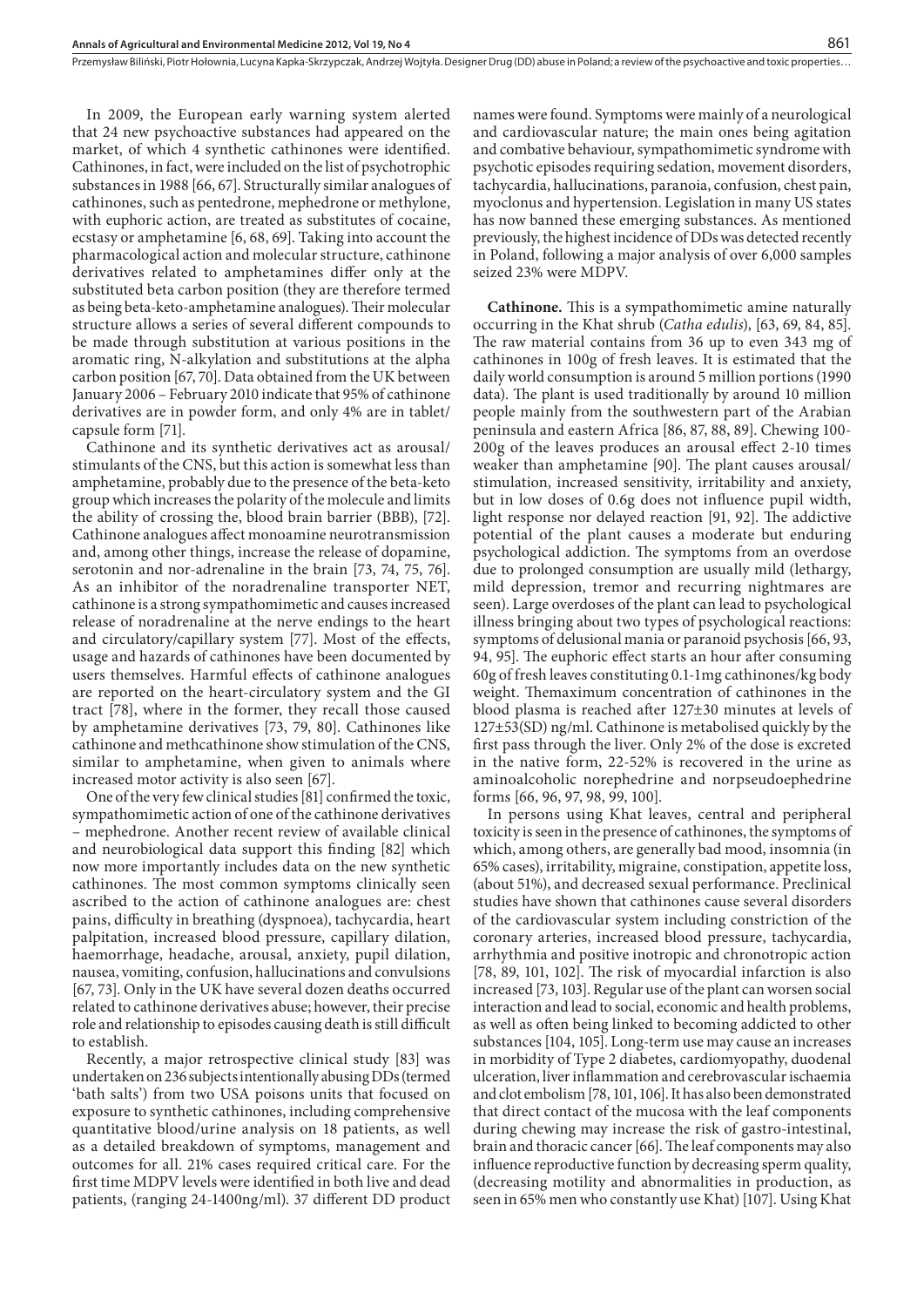during pregnancy may cause disorders of blood flow between the mother and placenta, resulting in increased mortality and decreased body mass of the newborn [78, 108].

**Mephedrone.** In retrospect, this key psychoactive and now notorious substance is a classic example of how DDs come about, thereby meriting additional discussion even though some of its seriously adverse effects have since become well known, leading to its widespread banning worldwide. After being 'rediscovered' in the early 2000s as a legal and highly attractive substitute for illegal recreational drugs (those such as cocaine, ecstasy, amphetamines BZPs etc), mephedrone use, not surprisingly, has burgeoned forth to such an extent as to have made it the principle legal DD of abuse at the end of that decade. Due to the large and ever-increasing number of hospitalisations/fatalities arising from its use in the EU, (especially in the UK), as well as in many other countries, mephedrone was made illegal throughout the world. The EU issued a ban in 2010 followed by the USA in 2011, and subsequently many others following suite; a frequently adopted preventative strategy being to ban substances until proven not to be harmful.

Various historical stages can be discerned in this process: initial re-discovery of psychoactive/recreational properties, rising to public prominence as a favoured and legal DD (aided by increase of Internet use as well as media reporting), widespread abuse coupled with increasing health hazards/ concerns, medical reporting of problems thus arising, official recognition, debate and statutory prohibition, relegation of mephedrone to black market use, and finally, the continuous and overlapping appearance of more and newer DDs as replacements, thus perpetuating the cycle. A good example is that of MDPV (as discussed later), which filled the gap left by mephedrone, only to itself become subsequently banned for similar reasons through a similar but quicker turn of events.

An increasing number of mephedrone toxicity cases and some deaths have been reported, mainly from various hospital departments (usually emergency departments), from on-line poisons databases, and surveys aimed at those considered most vulnerable, e.g. schoolchildren/ students [109, 110]. These include severely adverse and moderate sympathomimetic effects [111, 112, 113], severe cardiovascular and psychoactive toxicity [114, 115], deaths attributed to mephedrone, sometimes in conjunction with other substances, [116, 117, 118], methaemoglobinaemia [119], psychosis [120, 121] and serotonin syndrome [122]. As well as a high risk to health, mephedrone dependency is also observed [109, 123] with some likely mechanisms for this proposed [76]**.** Experimental studies on the pharmacology and acute toxicity are starting to surface, both in humans and animal models [76, 124, 125, 126, 127, 128, 129], confirming what had really been a previously held opinion based actually on structural considerations alone, that the toxic effects of mephedrone are on the whole quite similar to MDMA, amphetamine, cocaine and others, thus justifying the aforementioned worldwide bans alluded to earlier. Essentially mephedrone's mechanism of action is by stimulating release of monoamine neurotransmitter (dopamine, serotonin), together with inhibiting their uptake; in the latter case, this also included non-adrenaline [126]. The greater hydrophilic nature of mephedrone results in decreased ability to cross the BBB, compared to other drugs like amphetamine and indeed MDPV, which may partly explain why the latter became an

attractive replacement for mephedrone where the advantage of required smaller doses are effective.

Analytical GC/MS studies on human and rat urine revealed Phase 1 metabolism of mephedrone [130, 131], where the principal metabolites detected were nor-mephedrone, nor-dihydro mephedrone, hydroxytolyl mephedrone and norhydroxytolyl mephedrone, as well as the parent substance. A further *in vitro* study [132] using human liver microsomes, confirmed these results by NMR and UPLC-QTOF/MS9 $(E)$ , as well as detecting several new metabolites. Mephedrone and some of these metabolites were also detected in blood by similar means. The basis for forensic drug testing is thus facilitated.

**Buphedrone** (MABP). Has sympathomimetic action similar to amphetamines and cathinones. Its central action, stronger than methylcathinone, persists after nasal application for about six hours. Its effects resemble cocaine, amphetamine or MDMA (ecstasy) [133, 136] and have been well known since it was synthesised in 1928 [133]. Together with pentedrone and pentylone it has been well characterised in recently seized DD shipments [135, 136].

**4-MEC.** Another cathinone derivative to feature high up on the Polish drug seizure list ( $7<sup>th</sup>$  place), and has only recently appeared in the so-called second generation legal high energy products called 'NRG-1 & NRG-2'[137]. It is a stimulant and entactogen belonging to the phenethylamine, amphetamine, and cathinone chemical groupings, and has been used to replace mephedrone. Recent methods for its detection have been developed together with other cathinone related DDs [138], as well as a fully validated one for analysing NRG-2 products [139].

**Ethcathinone.** is a synthetic analogue of cathinones being a pharmacologically-active alkaloid found also in Khat. Its pharmacological action is similar to cocaine, amphetamine, MDMA and mephedrone, and is a an active metabolite of diethylcathinone which itself has very weak pharmacological effects. On the illegal market it is sold as an MDMA (ecstasy) substitute and, through various complex analytical methods of identification, increasing examples of illicit sales are emerging [140]. The principle pharmacological effect is to release noradrenaline, and to a lesser extent, to inhibit dopamine reuptake by presynaptic structures of the CNS [141, 142]. A recent emergency case of ethcathione and methylone poisoning was reported [143] with seizures and hyponatraemia followed by Rhabdomyolysis, consistent with serotonin toxicity that required a six-day course of treatment.

3-FMC and iso-3-FMC. The former is another synthetic analogue of cathinone, being a pharmacologically-active alkaloid found in Khat. Its pharmacological action is likewise similar to amphetamine and another analogue of cathinones – mephedrone. It strongly stimulates the sympathetic nervous system where heart action is stimulated with a significant increase in arterial pressure [134, 144, 145, 146]. Iso-3-FMC is a side-product obtained during the synthesis of 3-FMC, but of as yet unknown activity.

In the UK, the cathinones methcathinone and lately also 3-FMC [145] are listed as controlled substances and there have been two cases documented of hospitalisations resulting from their derived consumption [144]. There have been only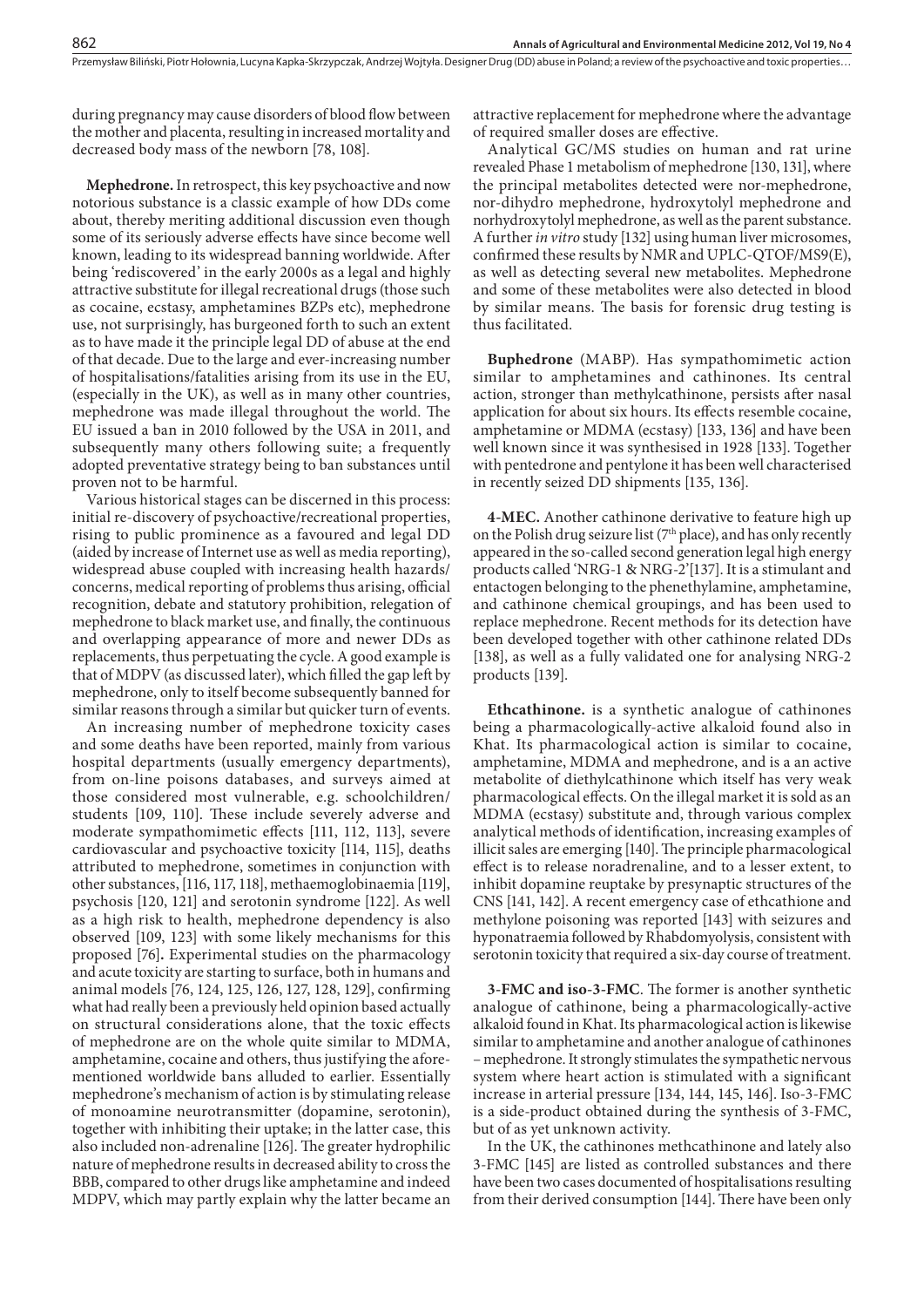a few reports on the action of these cathinones. They may be responsible for monoamineoxidase inhibition, and it is also recognised that they are structurally similar to the amphetamine 1-phenylpropan-2-amine and are analogues of beta-keto amphetamines [67, 145].

**MDPBP.** belongs to α-pyrrolidinophenones compound group closely related α-aminophenones, such as cathinone, methcathinone, MDVP and others [147]. This was first identified on the black market in Germany in 2009 and since then has been frequently identified in supposedly legal DD coctails such as in 'bath salts' products in the USA [148] and, following the mephedrone ban of April 2010, in NRG-1 and NRG-2 products in the UK [6]. It was placed on the EMCCDA list of new in psychoactive substances in 2010 originating from the UK [149]. Various complex spectroscopic methods, (IR, MS and NMR), have recently been developed to elucidate this substance and are necessary in order to keep pace with identifying newly emerging DDs [147].

**MDPV.** Since 2010 this substance, with the slang/street name of 'ivory wave/bath salts', has increasingly become a very popular DD throughout the EU, [137, 150], due to the then existing cathinone derivatives becoming illegal substances, principally the EU-wide ban on mephedrone resulting from its seriously adverse effects (psychoactive and cardiovascular toxicity) becoming recognised [114, 125]. However, together with others, (e.g. MPHP, MPBP, MPPP, MOPPP & MDPPP), MDVP's potential as a DD has been previously noted in the literature since 2005 [151, 152, 153]. MDPV is a pyrovalerone analogue [154], a substance previously used in the 60s and 70s to treat chronic fatigue, lethargy and obesity, but its use has since been limited [155, 156] because of recognised abuse and dependence risks, probably through stimulation of the dopaminergic reward system [157]. A recent study also showed that opioid-dependent patients mainly took MDPV as an amphetamine substitute [158]. In contrast to other cathinone derivatives, MDPV is more lipophilic and much more able to cross the BBB, thus signicantly increasing its psychoactive potency. It acts as a powerful stimulant through being an inhibitor of nor-adrenaline and dopamine uptake by blocking their protein transport, thus increasing neurotransmission of these monoamines. Reports suggest that its stimulatory effects can be even greater than cocaine and amphetamine [159], typical doses ranging from 5-30mg; however, a marked tendency to re-dose has been observed leading to doses >200mg, [159, 160, 161]. Despite there being relatively little detailed pharmacology known about this substance, some inference can be made to other pyrovalerone derivatives, as previously mentioned [162], although care should be exercised as structurally similar compounds may have different effects, as in the case of MDMA structurally resembling MDPV. After ingestion, the psychoactive effects may last up to four hours while other more unpleasant physiological effects (e.g. tachycardia) can last eight hours.

MDPV has been shown to be metabolised to glucuronides and sulphated forms of catechol and methyl catechol pyrovalerone whose presence in the urine can be used for anti-doping analysis by sophisticated LC/MS techniques [163, 164]. The desired effects by users have been extensively reported on the Internet in which smaller doses increased concentration in work or study, aphrodisiac effects and

mild euphoria. Others include increased sociability, energy, motivation, wakefulness, alertness, arousal, less need for food/ drink and mild empathogenic effects [159, 161]. Untoward effects arise from overstimulation of the nervous system and cardiovascular complications [150, 160, 165, 166, 167] mainly consisting of fatigue, insomnia, nausea, GI problems, tremor, temperature, sweating, tachycardia, headache, renal pain, tinnitus, numbness, dizziness, overstimulation, problems breathing, panic attacks, altered vision, confusion, thoughts of suicide, anhedonia, depression and psychosis, as well as possible tolerance and dependence. Clinical incidents related to MDPV have been relatively few in the past but are now fast increasing, consistent with the gaining popularity of this DD. Acute kidney injury has been observed in a case of repeated bath salt intoxication [168], together with other serious cardiovascular and neurologic symptoms. A common practice amongst intravenous drug users is injection of bath salts which has been shown to lead to local tissue injury, e.g. extensive abscess formation [169].

Complementary to the above-described retrospective MDPV study [83], other cases in the USA that required emergency care have also been recently reported following 'bath salts' abuse [165]; frequently, other drugs also being identified. Recent serious cases of paranoid psychosis and agitation have also been reported [150, 170, 171, 172, 173] requiring specialist intensive care and/or psychiatric care, including detoxification treatment and benzodiazepine sedation and, if necessary, other antipsychotics – even general anaesthesia. A study from Finland [174] demonstrated 259 positive MDPV cases, (0.016-8mg/L in blood), from apprehended drivers suspected to be under the influence of drugs, by showing clear driving impairment and, interestingly, it was found that most of them had also taken benzodiazepines and/or amphetamine, as well as other drugs; however, these were mostly present in small amounts. Indeed the habit of taking other drugs to either enhance the pleasurable effects and/or counteract the unpleasant ones is a widespread practice adopted by users of many DDs, (including MDVP), usually resulting from information readily available on the Internet [159]. This is obviously a matter of concern for physicians/clinicians in diagnosis and treatment [82] which, in the absence of guidelines, should be symptomatic and supportive [160, 166, 173]. MDPV and baths salts are often labelled as 'plant food', 'not for human consumption' or 'for bathing' [167] as a means to bypass any legal obstacles as is the common practice with many other drugs. Due to the current wide abuse of this substance it has only been very recently placed as a controlled substance in many countries, including the USA [175], where a temporary one year ban is in place. It is now illegal in Australia as well as several EU countries – including the UK, Sweden, Ireland and Denmark. In Poland, it is covered by the temporary ban of 2010 described earlier.

**MPBP and MPPP.** These are closely similar pyrrolidinophenones where a pyrrolidinyl group replaces the amine group on the cathinone moiety, a methyl group has been added to the 4 position on the aromatic ring and the alpha carbon possesses either a methyl group, (MPPP) or ethyl group, (MPBP). Both have been identified many times recently as components of designer drugs (party pills, powder and bath salt forms) in both Europe and Asia [63, 67, 176, 177], and as constituents of NRG legal high energy products [6, 137].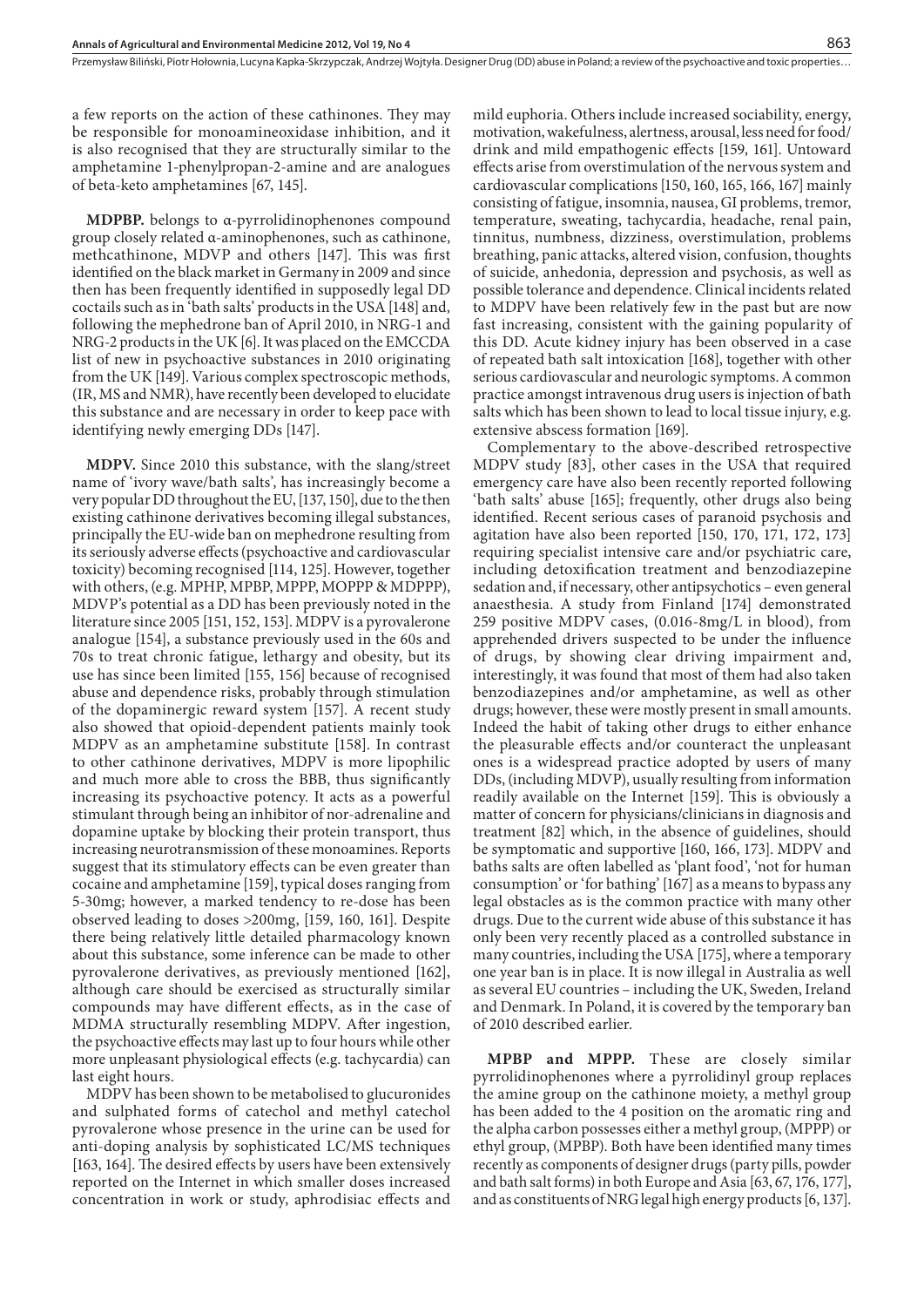The pharmacological effects have not been reported *per se* in the literature, although they share many structural features of known amphetamine-like stimulants and enactogens, as well as the closely-related α-pyrrolidinopropiophenone, (α-PPP), for which its stimulant eects on animals and *in vitro* studies have been documented [153, 178], through releasing dopamine and norepinephrine and inhibiting their reuptake. It is therefore arguably reasonable to suppose that the same side-effects resulting from other substituted cathinones will also be seen as described previously in the cathinone section. Indeed, this has been recently confirmed in a case of acute poisoning by 4'-Methyl-α-pyrrolidinohexiophenone (MPHP) in a 27-year-old man resulting in toxic liver damage and rhabdomyolysis [153].

MPHP is a closely-related substance belonging to this group where an extended chain on the alpha carbon, i.e. a butyl group, has replaced the ethyl group of MPBP. The metabolism of MPBP and MPPP is well-known from rat models [162, 179] and human studies [178, 180] from which methods have arisen for their detection in urine, from which the toxicity risk to humans can be assessed . Hydroxylation and demethylation of both occur in the liver by enzymes CYP2D6, CYP2C19 and to lesser extents by CYP1A2, CYPP2B6 and CYP2C9 [162, 179, 181, 182, 183]. MPBP has been shown to undergo intensive oxidation of its methyl groups to carboxyl ones and is excreted in this form in the urine [179]. Other metabolites appear in the urine in glucuronide and sulphated forms [162, 164, 182].

**Dimethylcathinone.** This substance is used to treat colds and hypotonic conditions as well being an anorectic; however, it is recognised to have potential as a stimulatory DD sufficient for anti-doping controls [69, 167, 184]. Although the psychoactive mechanism of action of this quite commonly found but recent DD is not really known, its properties can be reasonably expected to be deduced from the other afore-mentioned synthetic cathinones [167]. In this case, however, care should be exercised in that an animal study has shown dimethylcathinone to have a nine times more potent amphetamine-like stimulation in rats than could be predicted from structure activity relationships, [69] from among the other investigated cathinones. Dimethylcathinone is rapidly metabolised to methylpseudoephedrine and methcathinone, forming the basis of forensic testing of this substance [183].

**Butylone, Methylone, Ethylone and Pentylone.** These relatively new and emerging DDs are reviewed together, not just due to their structural similarities, but also because of their related effects, metabolism and methods of analysis. They are also closely akin to the phenylethylamine and amphetamine groupings.

**Butylone**, or bk-MBDB, as the name implies, is a beta ketone analogue of MBDB, a substance with mild euphoric MDMA-like effects widely recognised since the 1990s and showing moderate serotonin release in the brain and an inhibition of serotonin and noradrenaline re-uptake [185]. In most countries it is not controlled because its effects are perceived to be mild and non-toxic [186].

**Methylone,** or bk-MDMA, is also a beta ketone analogue of a structurally very similar substance, the notorious MDMA

drug otherwise known as 'ecstasy' which, in contrast to MBDB, and as previously mentioned, has powerful stimulant, entactogenic and psychedelic effects, as well as being neurotoxic, the only difference between these molecules being a methyl group linked to the alpha carbon for MDMA in place of an ethyl group for MBDB. Reports identifying methylone among samples or seizures of street drugs surfaced in Holland [187], and together with butylone, have ever more frequently been reported, e.g. in Japan [188, 63], the UK [137], and Switzerland [189].

Case reports following butylone and methylone abuse are mainly limited to these DDs being taken together or with other DDs. A very recent and detailed report of a fatality due to serotonin syndrome arising from methylone and butylone poisoning has just been published [190]. In summary, a healthy 24-year-old patient had ingested two 'ecstasy-like' capsules containing in total 844 mg methylone and 106 g butylone, and became unconscious. Following various symptoms from presentation (i.e. 'comatose febrile, tachycardia, tachpnea, hypertensive and upon examination diaphoretic, tremulous, hyperreflexic with sustained clonus'), and after intensive care treatment, the patient died 48 hours later from multisystemorgan failure. The autopsy showed generalised coagulopathy, fatty liver and anoxic encephalopathy. Admittedly, the doses were high, but nevertheless this demonstrates how easily they can be taken. Another less serious case was seen in a 31-year-old man presenting with prolonged palpitations sweating and insomnia following mistaken ingestion of a 1 g mixture of butylone and MDPV [8]. A 16-year-old boy (with a history of infant cardiac malformation and asthma), after losing consciousness, died from sudden cardiac death two hours later in intensive care after taking an unknown amount of methylone. Levels in the blood and liver were 272ng/ml and 387ng/g, respectively, after autopsy [191]. Also seen were liver microvascular steatosis and damage to cardiac striated muscle. Another emergency methylone poisoning was reported, this time in conjunction with ethcathione, of serotonin toxicity [143], as previously described in the cathinones section. Substance intoxication was also observed in a hospitalised 27-year-old male [192] following ingestion of a combined dose of 120 mg methylone and 76 g 5-MeO-MIPT, labelled as pure methylone; thus, again highlighting the dangers in misleading/false information about DD ingredient.

The above-mentioned hepatotoxic effects of methylone (together with MDMA, MBDB and others), have been confirmed previously in a study on rat hepatocytes [193] where mitochondrial failure and DNA damage were identified as the cytotoxicity target areas. Methylone, however, has been known for some time to powerfully inhibit noradrenaline and dopamine transporters, as demonstrated by *in vitro* animal studies showing a similar potency to MDMA and methcathione [194]. More recently, further *in vitro* studies using CHO cells have demonstrated a ranked inhibition of noradrenaline>dopamine>serotonin transporter systems in those cells where these monoamine transporters are expressed, but none for GABA ones. A synergistic toxic effect with methamphetamine was also observed [195] and it was suggested that cell death may be caused by oxidative stress of these accumulating monoamines. Methylone, together with other phenethylamines derivatives, strongly inhibited dopamine, 5HT and noradrenaline reuptake in a developed assay for measuring monoamine reuptake, based on rat brain synaptosomes [196], thus supporting their role in effects on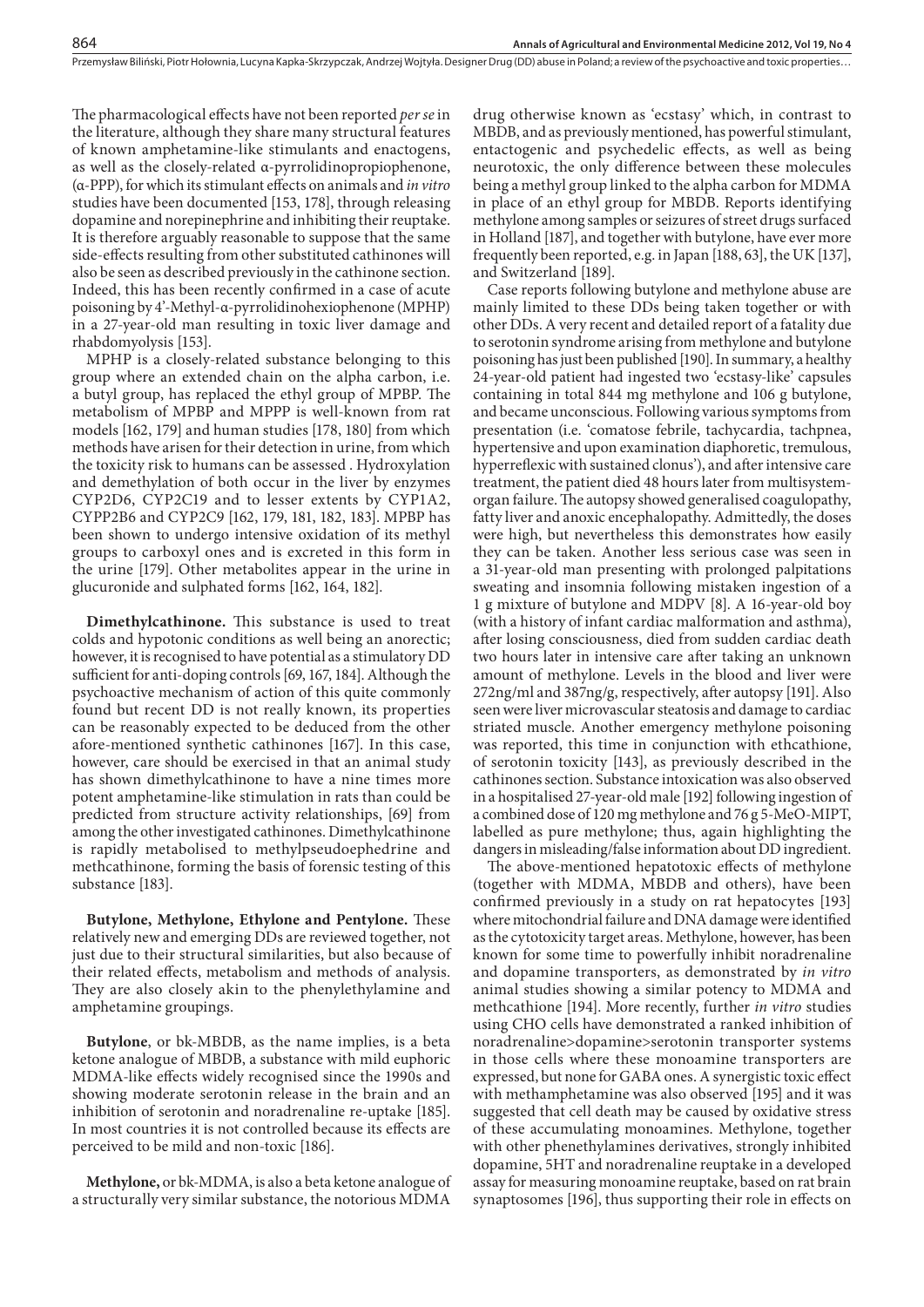the CNS. Further *in vitro* studies on rat synaptosomes [76] showed that, like MDMA, methylone (and mephedrone), are non-selective substrates for plasma membrane monoamine transporters while *in vivo* experiments showed dose-related increases of extracellular dopamine and 5HT in the rat nucleus accumbens following administration of methylone by i.v. (0.3-1.0mg/kg). Unlike methamphetamine, methylone was a weak motor stimulant and unlike MDMA, methylone caused only modest hyperthermia and little long-term change in cortical or striatal amines. Until very recently, the pharmacology of butylone was still unreported, although it was quite reasonably suggested that stimulant effects similar to those described in this section could be expected [130, 196]. A very recent animal study [126], however, has now demonstrated that butylone, together with methylone, results in hyperlocomotion in mice through activating serotonin receptors and increasing extra-cellular dopamine, together with inhibiting the uptake of these monoamines.

The metabolism of both butylone and methylone is relatively well known from several studies. Butylone principally undergoes demethylenation, O-methylation and betaketone reduction to form 4-OH-3MeO metabolites which become conjugated glucuronides/sulphates; N-dealkylation is subsidiary [197,198]. Methylone is either degraded to its partly conjugated primary amine form (MDC) or after demethylenation and O-methylation mostly to various hydroxylated/methoxylated and conjugated metabolites [199]; 26% of the dose ingested was present as metabolites in the urine after 48 hours. Within the last few years reliable methods of detecting these substances in blood and the aforementioned metabolites in urine [130, 197, 198, 200] now exist, although some questions remain on their sensitivity *vis-a-vis* actual doses taken by users.

**Ethylone (bk-MDEA).** It is also worth briefly considering ethylone which is closely related to methylone, and has recently been appearing on the illegal drugs market [131, 187]. Very little is documented on its pharmacological effects although, invariably, as for other DDs, there are anecdotal reports on various web forums. However, it can be reasonably inferred that it has stimulant effects closely resembling butylone and methylone [131]. The metabolism of ethylone has been elucidated [167] and its metabolites can be detected in the urine serving as a basis for forensic testing [131, 197] of this DD.

**Pentylone (bk-MBDP).** Has been found in recent DD shipments [67, 144, 137].

### **DISCUSSION**

The reviewed DDs, from both articles, serve in part as the basis for the actions undertaken in Poland against DDs [4] and are consistent with the evidence-based strategy on Public Health as adopted by the Chief Sanitary Inspectorate, a central governmental authority subordinated to the Polish Ministry of Health, which is responsible for dealing with all aspects of public health. In line with this approach, whenever direct evidence is lacking, expert opinion is either sought out or used from *bona-fide* sources.

It has been suggested by some experts that certain individual drugs, e.g. mephedrone [201, 202] should be treated in similar ways to alcohol and tobacco, i.e. a reduction in harm could be achieved by regulating their use in controlled environments where, for example, clubs could be allowed to sell small amounts of drugs like mephedrone and ecstasy in a safe environment, similar to the way alcohol is sold. The justification for this being that there is no scientific argument for the effects of mephedrone and alcohol being viewed as being different. The view of the Polish authorities is that this interesting and novel, as well as politically controversial approach, may be flawed through being subjective in its analysis weightings. Although it may also be true that the harm caused by the biological effects of the given examples of mephedrone and alcohol *per se* may be similar, but this neglects the patterns of use and the level of public awareness of the respective dangers. Furthermore, it ignores the fact that DD abusers suffering and indeed sometimes dying through overdosing and/or mixing cocktails of drugs in conjunction with alcohol, taking medication and indeed even drinking strong coffee with the attendant risk of hypokalaemia [203], make diagnosis, management and treatment very difficult. It is often the case that clinicians do not actually know the reasons for a whole range of confusing symptoms, and analyses of taken samples is technically complex and requires a very high level of expert interpretation which is invariably not immediately available. It is felt that this is taking unacceptable risks with people's lives. Management of acute cases of DD toxicity is pragmatic and is often based on previous experience acquired in dealing with established drugs, such as amphetamines, ecstasy, LSD, etc. [204].

It is the considered opinion of the authors of the presented study that a far more effective course of action is constant vigilance through national and the EU-wide surveillance/ monitoring systems already in place, followed by immediate action whenever a new DD substance has been identified. This being facilitated by having appropriate national legislation in place to allow an immediate ban to be implemented, followed by rapid and decisive enforcement action to be taken by the appropriate authorities. Evidence that actual bans are working at reducing harm can be seen in the case of mephedrone where a significant decrease of patients presenting with acute toxicity at a major UK teaching hospital has now been noted [115]. A novel method that holds promise in detecting and monitoring many new psychoactive substances is by measuring them in wastewater, which has been introduced by a UK drugs database agency [205] involved in the EC European Action on Drugs initiative.

Although a little beyond the scope of this paper, it should nevertheless be stressed that the most effective action against DD abuse is preventative, particularly in educating/ informing youngsters and the general public. With this in mind, several information booklets have been published as an educational resource aimed at both at schools, colleges, GP surgeries and other healthcare establishments, as well as the public, primarily outlining in simple terms both the health/ medical consequences and the legal position concerning DD abuse in Poland.

Concluding remarks and further discussion can be found in Part II of this review article.

#### **Aknowledgements**

The authors wish to thank all units of the Polish State Sanitary Inspectorate at central, regional (voivodship), and local district (powiat) levels, together with law enforcement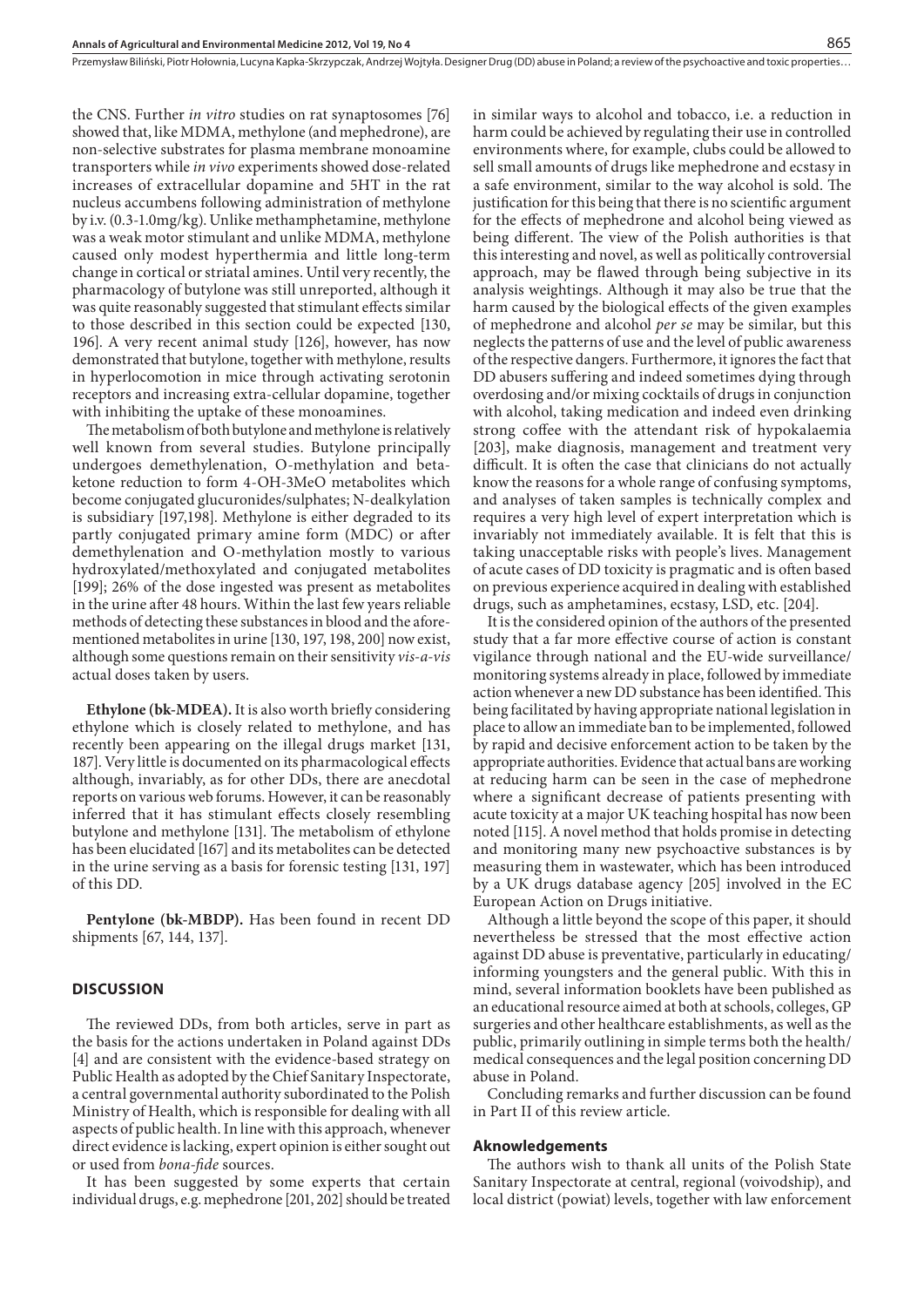officers for their fruitful cooperation, hard work and efforts without which the government action on DDs would not have been possible in Poland. We also warmly thank the Polish Institute of Research, Institute of Rural Health in Lublin, National Medicines Institute in Warsaw, Nofer Institute of Occupational Medicine in Lodz, Institute of Sport in Warsaw, Institute of Natural Fibres and Medicinal Plants in Poznan, and Prof. Dr. Jan Sehn at the Institute for Forensic Research in Cracow, for all their invaluable scientific contributions and cooperation in the planning and running of the Polish campaign against DDs.

This publication was financed with the support of funds for the Chief Sanitary Inspectorate from the Polish Ministry of Health, and for the Voivodship Sanitary Epidemiological Stations from the Ministry of Interior and Administration within the 'Special Purpose Reserve, part 83, item 49 of the public budget' allocated for the measuring of financing of analysis of psychoactive substances, so-called 'designer drugs', seized by the authorities of the State Sanitary Inspection and stored in respective Voivodships, and for the preparation of expert assessments, workshops, business trips, purchase of office equipment and accessories.

#### **REFERENCES**

866

- 1. European Monitoring Centre for Drugs and Drug addiction (EMCDDA). Annual Report; 2010. http://www.emcdda.europa.eu/ publications/annual-report/2010 (access: 2012.01.06).
- 2. EMCDDA-Europol Annual Report on the implementation of Council Decision 2005/387/JHA; 2010. http://www.kom.gov.tr/Tr/Dosyalar/ emcdda.pdf (access: 2012.01.06).
- 3. United Nations Office on Drugs and Crime (UNODC). Annual Report; 2010. http://www.unodc.org/unodc/en/about-unodc/annual-report. html (access 2012.01.06).
- 4. Kapka-Skrzypczak L, Kulpa P, Sawicki K, Cyranka M, Wojtyla A, Kruszewski M. Legal highs – legal aspects and legislative solutions. Ann Agric Environ Med. 2011; 18(2): 304-9.
- 5. Baron M, Elie M, Elie L. An analysis of legal highs: do they contain what it says on the tin? Drug Test Anal. 2011; 3(9): 576-81.
- 6. Brandt SD, Freeman S, Sumnall HR, Measham F, Cole J. Analysis of NRG 'legal highs' in the UK: identification and formation of novel cathinones. Drug Test. 2011 3(9): 569-75.
- 7. Davies S, Wood DM, Smith G, Button J, Ramsey J, Archer R, et al. Purchasing 'legal highs' on the Internet – is there consistency in what you get? QJM 2010; 103: 489-493.
- 8. Wood DM, Davies S, Cummins A, Button J, Holt DW, Ramsey J, et al. Energy-1 ('NRG-1'): don't believe what the newspapers say about it being legal. Emerg Med J. 2011; 28: 1068-1070.
- 9. Brogi S, Corelli F, Di Marzo V, Ligresti A, Mugnaini C, Pasquini S, et al. Three-dimensional quantitative structure-selectivity relationships analysis guided rational design of a highly selective ligand for the cannabinoid receptor 2. Eur J Med Chem. 2011; 46(2): 547-55.
- 10. Uchiyama N, Kikura-Hanajiri R, Goda Y. Identification of a novel annabimimetic phenylacetylindole, cannabipiperidiethanone, as a designer drug in a herbal product and its affinity for cannabinoid CB1 and CB2 receptors. Chem Pharm Bull (Tokyo) 2011; 59(9): 1203-5.
- 11. Uchiyama N, Kikura-Hanajiri R, Ogata J, Goda Y. Chemical analysis of synthetic cannabinoids as designer drugs in herbal products. Forensic Sci Int. 2010; 198(1-3): 31-8.
- 12. Vardakou I, Pistos C, Spiliopoulou CH. Spice drugs as a new trend: mode of action, identification and legislation. Toxicol Lett. 2010; 197(3): 157-62.
- 13. Compton DR, Johnson MR, Melvin LS, Martin BR. Pharmacological profile of a series of bicyclic cannabinoid analogs: classification as cannabimimetic agents. J. Pharmacol. Exp. Ther. 1992; 260(1): 201-209.
- 14. Rubino T, Parolaro D. Long lasting consequences of cannabis exposure in adolescence. Mol Cell Endocrinol. 2008; 286(1-2 Suppl 1): S108-13.
- 15. Parolaro D, Realini N, Vigano D, Guidali C, Rubino T. The endocannabinoid system and psychiatric disorders. Exp Neurol. 2010; 224(1): 3-14.
- 16. Arseneault L, Cannon M, Poulton R, Murray R, Caspi A, Moffitt TE. Cannabis use in adolescence and risk for adult psychosis: longitudinal prospective study. BMJ 2002; 325: 1212-1213.
- 17. Ehrenreich H, Rinn T, Kunert HJ, Moeller MR, Poser W, Schilling L, et al. Specific attentional dysfunction in adults following early start of cannabis use. Psychopharmacol. 1999; 142(3): 295-301.
- 18. Pope Jr HG, Gruber AJ, Hudson JI, Cohane G, Huestis MA, Yurgelun-Todd D. Early-onset cannabis use and cognitive deficits: what is the nature of the association? Drug Alcohol Depend. 2003; 69(3): 303-10.
- 19. Schwartz RH, Gruenewald PJ, Klitzner M, Fedio P. Short-term Memory Impairment in Cannabis-Dependent Adolescents. Am J Dis Child. 1989 143: 1214-1219.
- 20. Moore TH, Zammit S, Lingford-Hughes A, Barnes TR, Jones PB, Burke M, et al. Cannabis use and risk of psychotic or affective mental health outcomes: a systematic review. Lancet 2007; 370(9584): 319-28.
- 21. O'Shea M, Singh ME, McGregor IS, Mallet PE. Chronic cannabinoid exposure produces lasting memory impairment and increased anxiety in adolescent but not adult rats. J Psychopharmacol. 2004; 18: 502-508.
- 22. O'Shea M, McGregor IS, Mallet P. Repeated cannabinoid exposure during perinatal, adolescent or early adult ages produces similar longlasting deficits in object recognition and reduced social interaction in rats. J Psychopharmacol. 2006; 20: 611-621.
- 23. Schneider M, Koch M. Chronic pubertal, but not adult chronic cannabinoid treatment impairs sensorimotor gating, recognition memory, and the performance in a progressive ratio task in adult rats. Neuropsychopharmacol. 2003; 28(10): 1760-9.
- 24. Muller-Vahl KR, Emrich HM. Cannabis and schizophrenia: towards a cannabinoid hypothesis of schizophrenia. Expert Rev Neurother. 2008; 8(7): 1037-48.
- 25. Fernandez-Espejo E, Viveros MP, Nunez L, Ellenbroek BA, Rodriguez de Fonseca F. Role of cannabis and endocannabinoids in the genesis of schizophrenia. Psychopharmacol. 2009; 206(4): 531-49.
- 26. Brouser, D. Synthetic Cannabis May Pose an Even Greater Psychosis Risk; , Spice' Packs a Bigger Punch than Natural Cannabis http://www. medscape.com/viewarticle/755325 (access: 2012.09.28).
- 27. Johnston LD, O'Malley PM, Bachman JG, Schulenberg JE. National survey results on drug use from the Monitoring the Future study, 1975-2003. Volume I: Secondary school students. Volume II: College students and adults ages 19-45. National Institute on Drug Abuse; Bethesda, MD: 2004. (NIH Publications 04-5507 & 04-5508).
- 28. Palmer SL, Thakur GA, Makriyannis A. Cannabinergic ligands. Chem Phys Lipids. 2002; 121(1-2): 3-19.
- 29. Abood ME, Martin BR. Neurobiology of marijuana abuse. Trends Pharmacol Sci. 1992; 13(5): 201-6.
- 30. Matsuda LA, Lolait SJ, Brownstein MJ, Young AC, Bonner TI. Structure of a cannabinoid receptor and functional expression of the cloned cDNA. Nature 1990; 346(6284): 561-4.
- 31. Nestor L, Roberts G, Garavan H, Hester R. Deficits in learning and memory: parahippocampal hyperactivity and frontocortical hypoactivity in cannabis users. Neuroimage 2008; 40(3): 1328-39.
- 32. Pertwee RG. Pharmacology of cannabinoid receptor ligands. Curr Med Chem. 1999; 6(8): 635-64.
- 33. De Freitas GBL, Da Silva LL, Romeiro NC, Fraga CAM. Development of CoMFA and CoMSIA models of affinity and selectivity for indole ligands of cannabinoid CB1 and CB2 receptors. Eur J Med Chem. 2009; 44(6): 2482-96.
- 34. Reggio PH. Pharmacophores for ligand recognition and activation/ inactivation of the cannabinoid receptors. Curr Pharm Des. 2003; 9(20): 1607-33.
- 35. Huffman JW. CB2 receptor ligands. Mini Rev Med Chem. 2005; 5(7): 641-9.
- 36. Agirregoitia E, Carracedo A, Subiran N, Valdivia A, Agirregoitia N, Peralta L, et al. The CB(2) cannabinoid receptor regulates human sperm cell motility. Fertil Steril. 2010; 93(5): 1378-87.
- 37. Battista N, Rapino C, Di Tommaso M, Bari M, Pasquariello N, Maccarrone M. Regulation of male fertility by the endocannabinoid system. Mol Cell Endocrinol. 2008; 286(1-2 Suppl 1): S17-23.
- 38. Jutras-Aswad D, DiNieri JA, Harkany T, Hurd YL. Neurobiological consequences of maternal cannabis on human fetal development and its neuropsychiatric outcome. Eur Arch Psychiatry Clin Neurosci. 2009; 259(7): 395-412.
- 39. Ramírez BG, Blázquez C, Gómez del Pulgar T, Guzmán M, de Ceballos ML. Prevention of Alzheimer's Disease Pathology by Cannabinoids: Neuroprotection Mediated by Blockade of Microglial Activation. J Neurosci. 2005; 25: 1904-1913.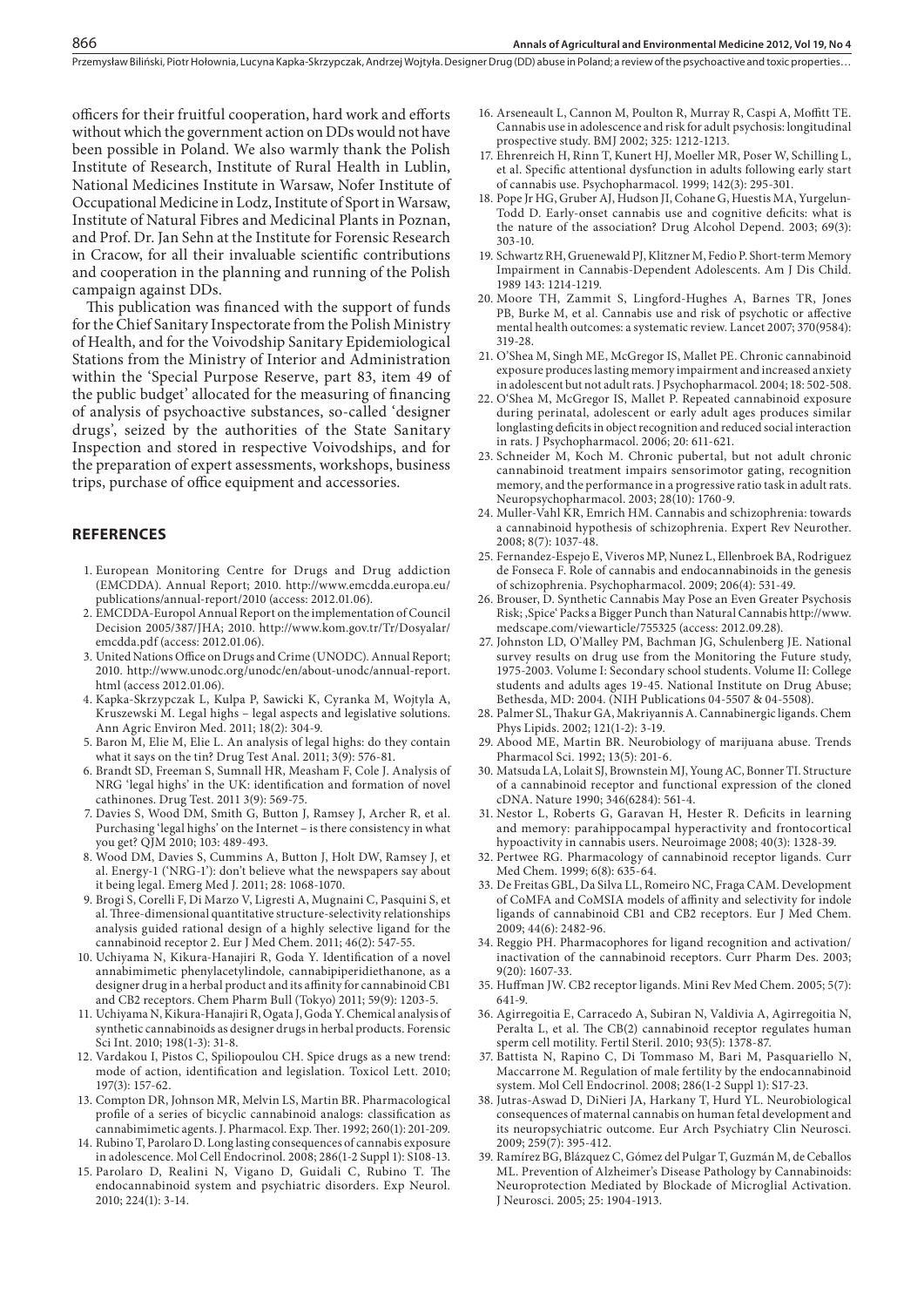#### **Annals of Agricultural and Environmental Medicine 2012, Vol 19, No 4**

Przemysław Biliński, Piotr Hołownia, Lucyna Kapka-Skrzypczak, Andrzej Wojtyła. Designer Drug (DD) abuse in Poland; a review of the psychoactive and toxic properties…

- 40. Pacher P, Bátkai S, Kunos G. The Endocannabinoid System as an Emerging Target of Pharmacotherapy. Pharmacol Rev. 2006; 58: 389- 462.
- 41. Lombard C, Nagarkatti M, Nagarkatti P. CB2 cannabinoid receptor agonist, JWH-015, triggers apoptosis in immune cells: potential role for CB2-selective ligands as immunosuppressive agents. Clin Immunol. 2007; 122(3): 259-70.
- 42. Gruber SA, Rogowska J, Yurgelun-Todd DA. Altered affective response in marijuana smokers: an FMRI study. Drug Alcohol Depend. 2009; 105(1-2): 139-53.
- 43. Witkin JM, Tzavara ET, Nomikos GG. A role for cannabinoid CB1 receptors in mood and anxiety disorders. Behav Pharmacol. 2005; 16(5-6): 315-31.
- 44. Wadsworth EJK, Moss SC, Simpson SA, Smith AP. Cannabis use, cognitive performance and mood in a sample of workers. J Psychopharmacol. 2006; 20: 14-23.
- 45. Tart CT. On Being Stoned: A Psychological Study of Marijuana Intoxication. Science and behaviour Books Palo Alto CA; 1971 ISBN 0-8314-0027-7.
- 46. Campolongo P, Trezza V, Ratano P, Palmery M, Cuomo V. Developmental consequences of perinatal cannabis exposure: behavioral and neuroendocrine effects in adult rodents. Psychopharmacol. 2011; 214(1): 5-15.
- 47. Rice D, Barone Jr S. Critical periods of vulnerability for the developing nervous system: evidence from humans and animal models. Environ Health Perspect. 2000; 108 Suppl 3: 511-33.
- 48. Trezza V, Cuomo V, Vanderschuren LJ. Cannabis and the developing brain: insights from behavior. Eur J Pharmacol. 2008; 585(2-3): 441-52.
- 49. Human JW, Mabon R, Wu MJ, Lu J, Hart R, Hurst DP, et al. 3-Indolyl-1-naphthylmethanes: new cannabimimetic indoles provide evidence for aromatic stacking interactions with the CB(1) cannabinoid receptor. Bioorg Med Chem. 2003; 11(4): 539-49.
- 50. Human JW, Zengin G, Wu MJ, Lu J, Hynd G, Bushell K, et al. Structure-activity relationships for 1-alkyl-3-(1-naphthoyl)indoles at the cannabinoid CB(1) and CB(2) receptors: steric and electronic effects of naphthoyl substituents. New highly selective CB(2) receptor agonists. Bioorg Med Chem. 2005; 13(1): 89-112.
- 51. Padgett LW. Recent developments in cannabinoid ligands. Life Sci. 2005; 77(14): 1767-98.
- 52. Uchiyama N, Kikura-Hanajiri R, Shoda T, Fukuhara K, Goda Y. Isomeric analysis of synthetic cannabinoids detected as designer drugs. Yakugaku Zasshi. 2011; 131(7): 1141-7.
- 53. Atwood BK, Huffman J, Straiker A, Mackie K. JWH018, a common constituent of 'Spice' herbal blends, is a potent and efficacious cannabinoid CB receptor agonist. Br J Pharmacol. 2010; 160(3): 585-93.
- 54. Manera C, Tuccinardi T, Martinelli A. Indoles and related compounds as cannabinoid ligands. Mini Rev Med Chem. 2008; 8 (4): 370-87.
- 55. Aung MM, Griffin G, Huffman JW, Wu M, Keel C, Yang B, et al. Influence of the N-1 alkyl chain length of cannabimimetic indoles upon CB(1) and CB(2) receptor binding. Drug Alcohol Depend. 2000; 60(2): 133-40.
- 56. Ginsburg BC, McMahon LR, Sanchez JJ, Javors MA. Purity of Synthetic Cannabinoids Sold Online for Recreational Use. J Anal Toxicol. 2012; 36: 66-68.
- 57. Hudson S, Ramsey J, King L, Timbers S, Maynard S, Dargan PI, et al. Use of High-Resolution Accurate Mass Spectrometry to Detect Reported and Previously Unreported Cannabinomimetics in "Herbal High" Products. J Anal Toxicol. 2010; 34: 252-260.
- 58. Bononi M, Belgi P, Tateo F. Analytical Data for Identification of the Cannabimimetic Phenylacetylindole JWH-203. J Anal Toxicol. 2011; 35: 360-363.
- 59. Dresen S, Kneisel S, Weinmann W, Zimmermann R, Auwarter V. Development and validation of a liquid chromatography-tandem mass spectrometry method for the quantitation of synthetic cannabinoids of the aminoalkylindole type and methanandamide in serum and its application to forensic samples. J Mass Spectrom. 2011; 46(2): 163-71.
- 60. Ernst L, Schiebel HM, Theuring C, Lindigkeit R, Beuerle T. Identification and characterization of JWH-122 used as new ingredient in "Spice-like" herbal incenses. Forensic Sci Int. 2011; 208(1-3): e31-5.
- 61. Kacinko SL, Xu A, Homan JW, McMullin MM, Warrington DM, Logan BK. Development and Validation of a Liquid Chromatography-Tandem Mass Spectrometry Method for the Identification and Quantification of JWH-018, JWH-073, JWH-019, and JWH-250 in Human Whole Blood. J Anal Toxicol. 2011; 35: 386-393.
- 62. Grigoryeva A, Melnika A, Savchukb S, Simonovc A, Rozhanetsd V. Gas and liquid chromatography–mass spectrometry studies on the metabolism of the synthetic phenylacetylindole cannabimimetic JWH-

250, the psychoactive component ofsmoking mixtures. J Chromat B. 2011; 879 (25)(1): 2519-2526.

- 63. Kikura-Hanajiri R, Uchiyama N, Goda Y. Survey of current trends in the abuse of psychotropic substances and plants in Japan. Leg Med. 2011; 13(3): 109-15.
- 64. Makriyannis, A, Deng, H. Cannabimimetic indole derivatives. Patent PCT/US00/28832 1-25; 2001 Apr 26.
- 65. Dargan PI, Hudson S, Ramsey J, Wood DM. The impact of changes in UK classification of the synthetic cannabinoid receptor agonists in 'Spice'. Int J Drug Policy. 2011; 22(4): 274-7.
- 66. Pennings EJ, Opperhuizen A, van Amsterdam JG. Risk assessment of khat use in the Netherlands: a review based on adverse health effects, prevalence, criminal involvement and public order. Regul Toxicol Pharmacol. 2008; 52(3): 199-207.
- 67. ACMD (Advisory Council for the Misuse of Drugs) Report; 2010. Consideration of the cathinones. http://www.namsdl.org/documents/ ACMDCathinonesReport.pdf (access: 2012.01.23).
- 68. Schifano F, Albanese A, Fergus S, Stair JL, Deluca P, Corazza O, et al. Mephedrone (4-methylmethcathinone; 'meow meow'): chemical, pharmacological and clinical issues. Psychopharmacol. 2011; 214(3): 593-602.
- 69. Dal Cason TA, Young R, Glennon RA. Cathinone: an investigation of several N-alkyl and methylenedioxy-substituted analogs. Pharmacol Biochem Behav. 1997; 58(4): 1109-16.
- 70. Sparago M, Wlos J, Yuan J, Hatzidimitriou G, Tolliver J, Dal Cason TA, et al. Neurotoxic and pharmacologic studies on enantiomers of the N-methylated analog of cathinone (methcathinone): a new drug of abuse. J. Pharmacol. Exp. Ther. 1996; 279: 1043.
- 71. Iverson L. ACMD report: Consideration of the cathinones; 2010. http://www.namsdl.org/documents/ACMDCathinonesReport.pdf (access 2012.01.28).
- 72. Bronson ME, Jiang W, DeRuiter J, Clark CR. A behavioral comparison of Nexus, cathinone, BDB, and MDA. Pharmacol Biochem Behav. 1995; 51(2-3): 473-5.
- 73. Cleary L, Docherty JR. Actions of amphetamine derivatives and cathinone at the noradrenaline transporter. Eur J Pharmacol. 2003; 476(1-2): 31-4.
- 74. Patel NB. Mechanism of action of cathinone: the active ingredient of khat (Catha edulis). East Afr Med J. 2000; 77(6): 329-32.
- 75. Glennon RA, Liebowitz SM. Serotonin receptor affinity of cathinone and related analogues. J Med Chem. 1982; 25(4): 393-7.
- 76. Baumann MH, Ayestas MA Jr, Partilla JS, Sink JR, Shulgin AT, Daley PF, et al. The Designer Methcathinone Analogs, Mephedrone and Methylone, are Substrates for Monoamine Transporters in Brain Tissue. Neuropsychopharmacol. 2012; 37(5): 1192-203.
- 77. Bentur Y, Bloom-Krasik A, Raikhlin-Eisenkraft B. Illicit cathinone ("Hagigat") poisoning. Clin Toxicol. 2008; 46(3): 206-10.
- 78. Al-Motarreb A, Al-Habori M, Broadley KJ. Khat chewing, cardiovascular diseases and other internal medical problems: the current situation and directions for future research. J Ethnopharmacol. 2010; 132(3): 540-8.
- 79. Kalix P. Pharmacological properties of the stimulant khat. Pharmacol Ther. 1990; 48(3): 397-416.
- 80. Brenneisen R, Fisch HU, Koelbing U, Geisshusler S, Kalix P. Amphetamine-like effects in humans of the khat alkaloid cathinone. Br J Clin Pharmacol. 1990; 30(6): 825-8.
- 81. Wood DM, Greene SL, Dargan PI. Clinical pattern of toxicity associated with the novel synthetic cathinone mephedrone. Emerg Med. J. 2011; 28: 280-282.
- 82. Karila L, Reynaud M. GHB and synthetic cathinones: clinical effects and potential consequences. Drug Test Anal. 2011; 3(9): 552-9.
- 83. Spiller HA, Ryan ML, Weston RG, Jansen J. Clinical experience with and analytical confirmation of "bath salts" and "legal highs" (synthetic cathinones) in the United States. Clin Toxicol. 2011; 49(6): 499-505.
- 84. Kalix P. Cathinone, a natural amphetamine. Pharmacol Toxicol. 1992; 70(2): 77-86.
- 85. Kalix P. Catha edulis, a plant that has amphetamine effects. Pharm World Sci. 1996; 18(2): 69-73.
- 86. Giannini AJ, Burge H, Shaheen JM, Price WA. Khat: another drug of abuse? J Psychoactive Drugs 1986; 18(2): 155-8.
- 87. Graziani M, Milella MS, Nencini P. Khat chewing from the pharmacological point of view: an update. Subst Use Misuse 2008; 43(6): 762-83.
- 88. Al-Motarreb A, Baker K Broadley KJ. Khat: pharmacological and medical aspects and its social use in Yemen. Phytother Res. 2002; 16(5): 403-13.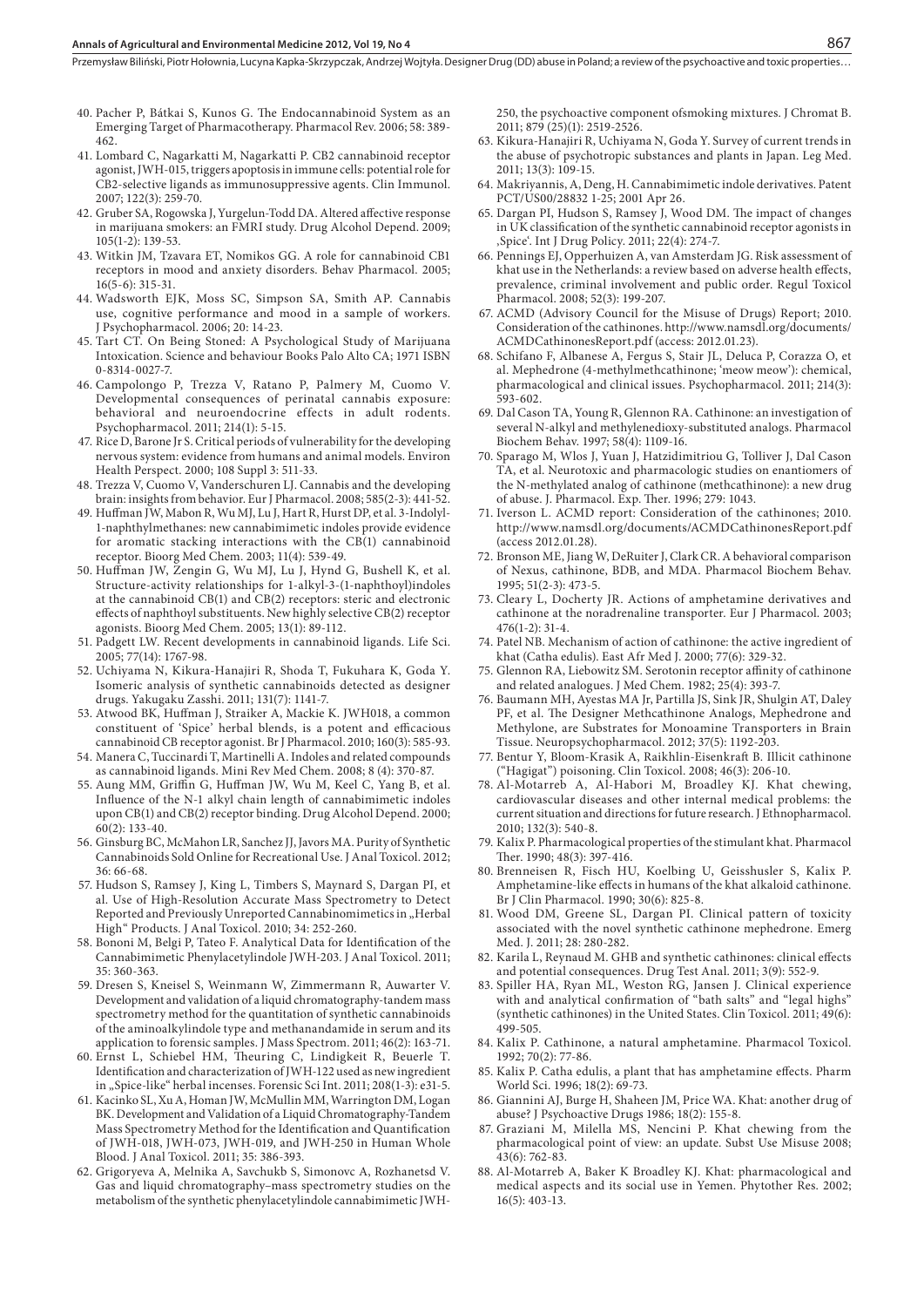- 89. Al-Motarreb AL, Broadley KJ. Coronary and aortic vasoconstriction by cathinone, the active constituent of khat. Auton Autacoid Pharmacol. 2003; 23(5-6):319-26.
- 90. Hassan NA, Gunaid AA, El-Khally FM, Murray-Lyon IM. The effect of chewing Khat leaves on human mood. Saudi Med J. 2002; 23(7): 850-3.
- 91. Feyissa AM, Kelly JP. A review of the neuropharmacological properties of khat. Prog Neuropsychopharmacol Biol Psychiatry. 2008; 32(5): 1147-66.
- 92. Nencini P, Ahmed AM. Khat consumption: a pharmacological review. Drug Alcohol Depend. 1989; 23(1): 19-29.
- 93. Odenwald M, Neuner F, Schauer M, Elbert T, Catani C, Lingenfelder B et al. (2005) Khat use as risk factor for psychotic disorders: a crosssectional and case-control study in Somalia. BMC Med. 2005; 3: 5.
- 94. Odenwald M, Hinkel H, Schauer E, Schauer M, Elbert T, Neuner F et al. Use of khat and posttraumatic stress disorder as risk factors for psychotic symptoms: a study of Somali combatants. Soc Sci Med. 2009; 69(7): 1040-8.
- 95. Alem A, Shibre T. Khat induced psychosis and its medico-legal implication: a case report. Ethiop Med J. 1997; 35(2): 137-9.
- 96. Widler P, Mathys K, Brenneisen R, Kalix P, Fisch HU. Pharmacodynamics and pharmacokinetics of khat: a controlled study. Clin Pharmacol Ther. 1994; 55(5): 556-62.
- 97. Toennes SW, Harder S, Schramm M, Niess C, Kauert GF. Pharmacokinetics of cathinone, cathine and norephedrine after the chewing of khat leaves. Br J Clin Pharmacol. 2003; 56(1): 125-30.
- 98. Mathys K, Brenneisen R. Determination of (S)-(-)-cathinone and its metabolites (R,S)-(-)-norephedrine and (R,R)-(-)-norpseudoephedrine in urine by high-performance liquid chromatography with photodiodearray detection. J Chromatogr. 1992; 93(1-2): 79-85.
- 99. Brenneisen R, Geisshusler S, Schorno X. Metabolism of cathinone to (-)-norephedrine and (-)-norpseudoephedrine. J Pharm Pharmacol. 1986; 38(4): 298-300.
- 100. Guantai AN, Maitai CK. Metabolism of cathinone to d-norpseudoephedrine in humans. J Pharm Sci. 1983; 72(10): 1217-8.
- 101. Al-Motarreb A, Briancon S, Al-Jaber N, Al-Adhi B, Al-Jailani F, Salek MS et al. Khat chewing is a risk factor for acute myocardialinfarction: a case-control study. Br J Clin Pharmacol. 2005; 59(5): 574-81.
- 102. Getahun W, Gedif T, Tesfaye F. Regular Khat (Catha edulis) chewing is associated with elevated diastolic blood pressure among adults in Butajira, Ethiopia: a comparative study. BMC Pub Health 2010; 10: 390.
- 103. Ali WM, Zubaid M, Al-Motarreb A, Singh R, Al-Shereiqi SZ, Shehab A et al. Association of khat chewing with increased risk of stroke and death in patients presenting with acute coronary syndrome. Mayo Clin Proc. 2010; 85(11): 974-80.
- 104. Hassan NA, Gunaid AA, Murray-Lyon IM. Khat (Catha edulis): health aspects of khat chewing. East Mediterr Health J. 2007; 13(3): 706-18.
- 105. Al-Habori M. The potential adverse effects of habitual use of Catha edulis (khat). Expert Opin Drug Saf . 2005; 4(6): 1145-54.
- 106. Dhaifalah I, Santavy J. Khat habit and its health effect. A natural amphetamine. Biomed Pap Med Fac Univ Palacky Olomouc Czech Repub. 2004; 148(1): 11-5.
- 107. Mohammed A, Engidawork E. Reproductive parameters are differentially altered following subchronic administration of Catha edulis F. (Khat) extract and cathinone in male rats. J Ethnopharmacol. 2011; 134(3): 977-83.
- 108. Kuczkowski KM. Herbal ecstasy: cardiovascular complications of khat chewing in pregnancy. Acta Anaesthesiol Belg. 2005; 56(1): 19-21.
- 109. Dargan PI, Albert S, Wood DM. Mephedrone use and associated adverse effects in school and college/university students before the UK legislation change. QJM 2010; 103:875-879.
- 110. Biliński P, Kapka-Skrzypczak L, Jabłoński P. Determining the scale of designer drugs (DD) abuse and risk to public health in Poland through an epidemiological study in adolescents. Ann Agric Environ Med. 2012; 19(3): 357-364.
- 111. James D, Adams RD, Spears R, Cooper G, Lupton DJ, Thompson JP, et al. Clinical characteristics of mephedrone toxicity reported to the UK National Poisons Information Service. Emerg. Med. J. 2011; 28: 686-689.
- 112. Wood DM, Davies S, Greene SL, Button J, Holt DW, Ramsey J, et al. Case series of individuals with analytically confirmed acute mephedrone toxicity. Clin Toxicol. 2010; 48(9): 924-7.
- 113. Wood DM, Davies S, Puchnarewicz M, Button J, Archer R, Ovaska H, et al. Recreational use of mephedrone (4-methylmethcathinone, 4-MMC) with associated sympathomimetic toxicity. J Med Toxicol. 2010; 6(3): 327-30.
- 114. Regan L, Mitchelson M, Macdonald C. Mephedrone toxicity in a Scottish emergency department. Emerg. Med J. 2011; 28: 1055-1058.
- 115. Wood DM, Greene SL, Dargan PI. Emergency department presentations in determining the effectiveness of drug control in the United Kingdom: mephedrone (4-methylmethcathinone) control appears to be effective using this model. Emerg Med J. 2011 [Epub ahead of print].
- 116. Maskell PD, De Paoli G, Seneviratne C, Pounder DJ. Mephedrone (4-Methylmethcathinone)-Related Deaths. J Anal Toxicol. 2011; 35: 188-191.
- 117. Dickson AJ, Vorce SP, Levine B, Past MP. Multiple-Drug Toxicity Caused by the Coadministration of 4-Methylmethcathinone (Mephedrone) and Heroin. J Anal Toxicol. 2010; 34: 162-168.
- 118. Schifano F, Corkery J, Ghodse AH. Suspected and confirmed fatalities associated with mephedrone (4-methylmethcathinone, "meow meow") in the United kingdom. J Clin Psychopharmacol. 2012; 32(5): 710-4.
- 119. Ahmed N, Sew Hoy BP, McInerney J. Methaemoglobinaemia due to mephedrone ('snow'). BMJ Case Rep. 2010. pii: bcr0420102879. doi: 10.1136/bcr.04.2010.2879.
- 120. Mackay K, Taylor M, Bajaj N. The adverse consequences of mephedrone use: a case series. The Psychiatrist. 2011; 35: 203-205.
- 121. Bajaj N, Mullen D, Wylie S. Dependence and psychosis with 4-methylmethcathinone (mephedrone) use. BMJ Case Rep. 2010. pii: bcr0220102780. doi: 10.1136/bcr.02.2010.2780.
- 122. Garrett G, Sweeney M. The serotonin syndrome as a result of mephedrone toxicity. BMJ Case Rep. 2010. pii: bcr0420102925. doi: 10.1136/bcr.04.2010.2925.
- 123. Winstock A, Mitcheson L, Ramsey J, Davies S, Puchnarewicz M, Marsden J. Mephedrone: use, subjective effects and health risks. Addiction 2011; 106(11): 1991-6.
- 124.Wood DM, Dargan PI. Mephedrone (4-methylmethcathinone): What is new in our understanding of its use and toxicity. Prog Neuropsychopharmacol Biol Psychiatry 2012; 39(2): 227-33.
- 125. Hadlock GC, Webb KM, McFadden LM, Chu PW, Ellis JD, Allen SC, et al. 4-Methylmethcathinone (Mephedrone): Neuropharmacological Effects of a Designer Stimulant of Abuse. J Pharmacol Exp Ther. 2011; 339: 530-536.
- 126. Lopez-Arnau R, Martinez-Clemente J, Pubill D, Escubedo E, Camarasa J. Comparative neuropharmacology of three psychostimulant cathinone derivatives: butylone, mephedrone and methylone. Br J Pharmacol. 2012; 167(2): 407-20.
- 127. Varner KJ, Daigle K, Weed PF, Lewis PB, Mahne SE, Sankaranarayanan A, et al. Comparison of the behavioral and cardiovascular effects of mephedrone with other drugs of abuse in rats. Psychopharmacology (Berl). 2012 [Epub ahead of print].
- 128. Meng H, Cao J, Kang J, Ying X, Ji J, Reynolds W, et al. Mephedrone, a new designer drug of abuse, produces acute hemodynamic effects in the rat. Toxicol Lett. 2012; 208(1): 62-8.
- 129. Martinez-Clemente J, Escubedo E, Pubill D, Camarasa J. Interaction of mephedrone with dopamine and serotonin targets in rats. Eur Neuropsychopharmacol. 2012; 22(3): 231-6.
- 130. Meyer MR, Wilhelm J, Peters FT, Maurer HH. Beta-keto amphetamines: studies on the metabolism of the designer drug mephedrone and toxicological detection of mephedrone, butylone, and methylone in urine using gas chromatography-mass spectrometry. Anal Bioanal Chem. 2010; 397(3): 1225-33.
- 131. Meyer MR, Maurer HH. Metabolism of designer drugs of abuse: an updated review. Curr Drug Metab. 2010; 11(5): 468-82.
- 132. Pedersen AJ, Reitzel LA, Johansen SS, Linnet K. In vitro metabolism studies on mephedrone and analysis of forensic cases. Drug Test Anal. 2012. doi: 10.1002/dta.1369. [Epub ahead of print].
- 133. Hyde JF, Browning E, Adams R. Synthetic Homologs of d,l-Ephedrine. J Am Chem Soc. 1928; 50 (8): 2287–2292.
- 134. EMCCDA. Synthetic Cathinones; 2012. http://emcdda.europa.eu/ publications/drug-profiles/synthetic-cathinones. (access: 2012.02.10).
- 135. Westphal F, Junge T, Girreser U, Greibl W, Doering C. Mass, NMR and IR spectroscopic characterization of pentedrone and pentylone and identification of their isocathinone by-products. Forensic Sci Int. 2012; 217(1-3): 157-67.
- 136. Maheux CR, Copeland CR. Chemical analysis of two new designer drugs: buphedrone and pentedrone. Drug Test Anal. 2012; 4(1): 17-23.
- 137. Brandt SD, Sumnall HR, Measham, Cole J. Analyses of secondgeneration 'legal highs' in the UK: initial findings. Drug Test Anal. 2010; 2(8):377-82.
- 138. Jankovics P, Varadi A, Tolgyesi L, Lohner S, Nemeth-Palotas J, Kszegi-Szalai H. Identification and characterization of the new designer drug 4'-methylethcathinone (4-MEC) and elaboration of a novel liquid chromatography-tandem mass spectrometry (LC-MS/MS) screening method for seven different methcathinone analogs. Forensic Sci Int. 2011; 210(1-3): 213-20.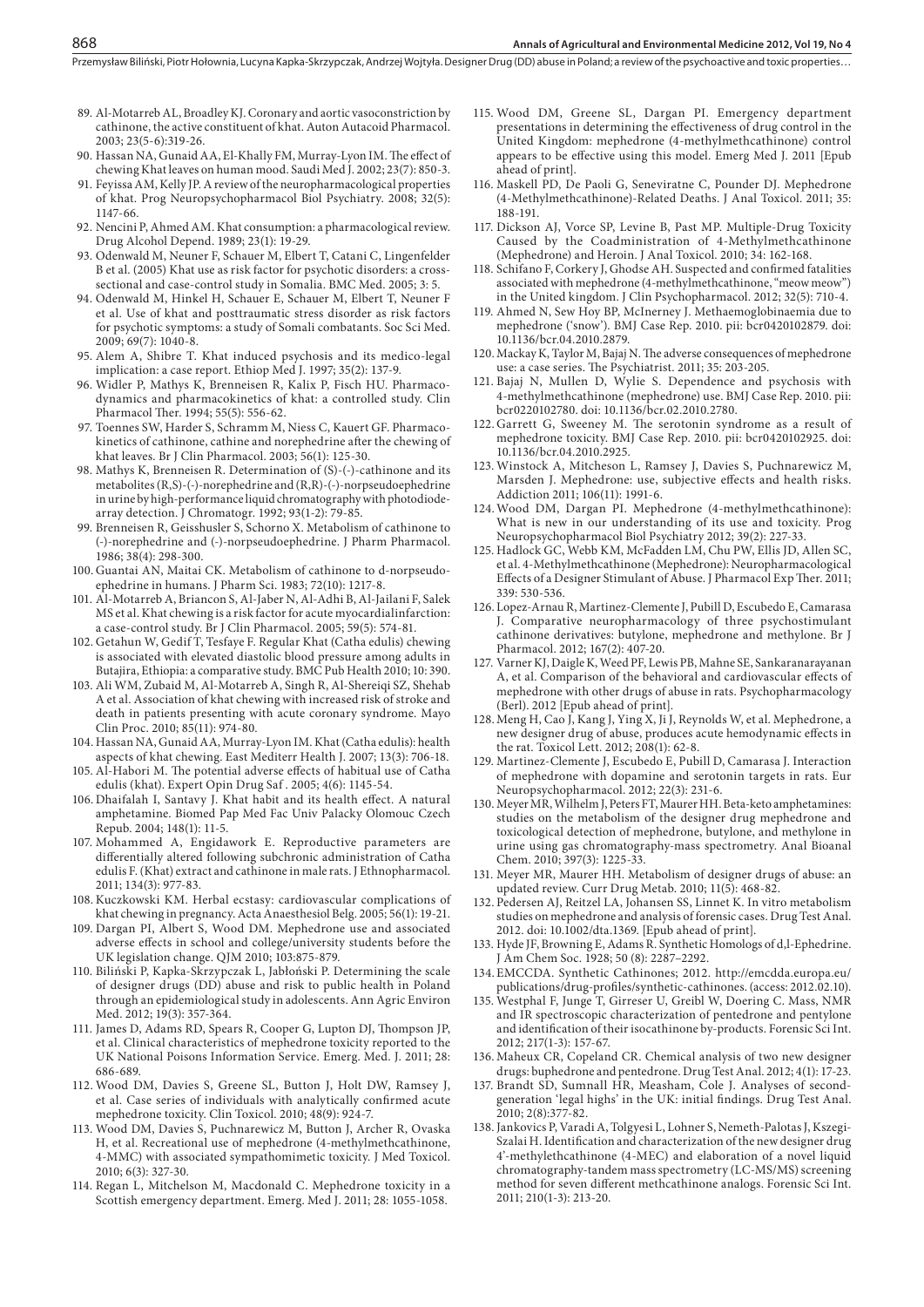- 139. Khreita OIG, Irving C, Schmidt E, Parkinson JA, Nic N, Sutcliffe DB. Synthesis, full chemical characterisation and development of validated methods for the quantification of the components found in the evolved "legal high" NRG-2. J Pharm Biomed Anal. 2012; 61(5): 122-135.
- 140. Reitzel LA, Dalsgaard PW, Muller IB, Cornett C. Identification of ten new designer drugs by GC-MS, UPLC-QTOF-MS, and NMR as part of a police investigation of a Danish internet company. Drug Test Anal. 2012; 4(5): 342-54.
- 141. Rothman RB, Baumann MH. Therapeutic potential of monoamine transporter substrates. Curr Top Med Chem. 2006; 6(17): 1845-59.
- 142. Rothman RB, Vu N, Partilla JS, Roth BL, Hufeisen SJ, Compton-Toth BA, et al. In Vitro Characterization of Ephedrine-Related Stereoisomers at Biogenic Amine Transporters and the Receptorome Reveals Selective Actions as Norepinephrine Transporter Substrates. J Pharmacol Exp Ther. 2003; 307: 138.
- 143. Boulanger-Gobeil C, St-Onge M, Laliberte M, Auger PL. Seizures and hyponatremia related to ethcathinone and methylone poisoning. J Med Toxicol. 2012; 8(1): 59-61.
- 144. Davies S, Puchnarewicz M, Button J, Dargan PI, Wood DM, Archer R, Ramsey J, Lee T, Holt DW. Two cases of confirmed ingestion of the novel designer compounds: 4-methylmethcathinone (mephedrone) and 3-fluoromethcathinone', London Toxicology Group poster, London; 2009. http://www.ltg.uk.net/admin/files/MethCase(2).pdf. (access: 2012.02.03)
- 145. Archer RP. Fluoromethcathinone, a new substance of abuse. Forensic Sci Int. 2009; 185(1-3): 10-20.
- 146. Griffiths P, Lopez D, Sedefov R, Gallegos A, Hughes B, Noor A et al. Khat use and monitoring drug use in Europe: the current situation and issues for the future. J Ethnopharmacol. 2010; 132(3): 578-83.
- 147. Westphal F, Junge T, Klein B, Fritschi G, Girreser U. Spectroscopic characterization of 3,4-methylenedioxypyrrolidinobutyrophenone: a new designer drug with α-pyrrolidinophenone structure. Forensic Sci Int. 2011; 209(1-3): 126-32.
- 148. Chemical Dependency Counseling. Watch out for "MDPBP"; 2011. http://centauruniversity.wordpress.com/2011/04/12/watch-out-formdpbp/ (access: 2012.04.08).
- 149. EMCDDA–Europol 2010 Annual Report on the implementation of Council Decision 2005/387/JHA; Annex 2 – New psychoactive substances reported to the EMCDDA and Europol for the first time in 2010 under the terms of Council Decision 2005/387/JHA http://www. emcdda.europa.eu/attachements.cfm/att\_133126\_EN\_Annex\_2\_ List\_NPAS\_notified\_in\_2010.pdf (access: 2012.04.08).
- 150. Durham M. Ivory wave: the next mephedrone? Emerg Med J. 2011; 28: 1059-1060.
- 151. Meltzer PC, Butler D, Deschamps JR, Madras BK. 1-(4-Methylphenyl)- 2-pyrrolidin-1-yl-pentan-1-one (Pyrovalerone) analogues: a promising class of monoamine uptake inhibitors. J Med Chem. 2006; 49(4): 1420-32.
- 152. Westphal W, Junge T, Rosner P, Sonnichsen F, Schuster F. Mass and NMR spectroscopic characterization of 3,4-methylenedioxypyrovalerone: a designer drug with alpha-pyrrolidinophenone structure. Forensic Sci Int. 2009; 190(1-3): 1-8.
- 153. Sauer C, Hoffmann K, Schimmel U, Peters FT. Acute poisoning involving the pyrrolidinophenone-type designer drug 4'-methylalpha-pyrrolidinohexanophenone (MPHP). Forensic Sci Int. 2011; 208(1-3): e20-5.
- 154. Yohannan JC, Bozenko Jr. JS. The characterization of 3, 4-methylenedioxypyrovalerone (MDPV). Microgram J. 2010; 7(1): 12-15.
- 155. Gardos G, Cole JO. Evaluation of pyrovalerone in chronically fatigued volunteers. Curr Ther Res Clin Exp. 1971; 13(10): 631-5.
- 156. Deniker P, Loo H, Cuche H, Roux JM. Abuse of pyrovalerone by drug addicts. Ann Med Psychol. 1975; 2(4): 745-8.
- 157. Ross S, Peselow E. The neurobiology of addictive disorders. Clin Neuropharmacol. 2009; 32(5): 269-76.
- 158. Ojanpera IA, Heikman PK, Rasanen IJ. Urine analysis of 3,4-methylenedioxypyrovalerone in opioid-dependent patients by gas chromatography-mass spectrometry. Ther Drug Monit. 2011; 33(2): 257-63.
- 159. Coppola M, Mondola R. 3,4-methylenedioxypyrovalerone (MDPV): chemistry, pharmacology and toxicology of a new designer drug of abuse marketed online. Toxicol Lett. 2012; 208(1): 12-5.
- 160. Ross EA, Watson M, Goldberger B. "Bath salts" intoxication. N Engl J Med. 2011; 365(10): 967-8.
- 161. Psychonaut WebMapping Research Group, MDPV Report, Institute of Psychiatry, King's college London, UK; 2009. http://www. psychonautproject.eu/documents/reports/MDPV.pdf 2012.02.28).
- 162. Springer D, Fritschi G, Maurer HH. Metabolism of the new designer drug alpha-pyrrolidinopropiophenone (PPP) and the toxicological detection of PPP and 4'-methyl-alpha-pyrrolidinopropiophenone (MPPP) studied in rat urine using gas chromatography-mass spectrometry. J Chromatogr B Analyt Technol Biomed Life Sci. 2003; 796(2): 253-66.
- 163. Strano-Rossi S, Cadwallader AB, de la Torre X, Botre F. Toxicological determination and in vitro metabolism of the designer drug methylenedioxypyrovalerone (MDPV) by gas chromatography/mass spectrometry and liquid chromatography/quadrupole time-of-flight mass spectrometry. Rapid Commun Mass Spectrom. 2010; 24(18): 2706-14.
- 164. Meyer MR, Du P, Schuster F, Maurer HH. Studies on the metabolism of the α-pyrrolidinophenone designer drug methylenedioxy-pyrovalerone (MDPV) in rat and human urine and human liver microsomes using GC-MS and LC-high-resolution MS and its detectability in urine by GC-MS. J Mass Spectrom. 2010; 45(12): 1426-42.
- 165. Centers for Disease Control and Prevention (CDC). Emergency department visits after use of a drug sold as "bath salts"--Michigan, November 13, 2010-March 31, 2011. MMWR Morb Mortal Wkly Rep. 2011; 60(19): 624-7.
- 166. Melton ST. Bath Salts: An 'Ivory Wave' Epidemic? Medscape Pharmacists © 2011 WebMD, LLC http://www.medscape.com/ viewarticle/748344 (access: 2012.03.03).
- 167. Prosser JM, Nelson LS. The toxicology of bath salts: a review of synthetic cathinones. J Med Toxicol. 2012; 8(1): 33-42.
- 168. Adebamiro A, Perazella MA. Recurrent acute kidney injury following bath salts intoxication. Am J Kidney Dis. 2012; 59(2): 273-5.
- 169. Dorairaj JJ, Healy C, McMenamin M, Eadie PA. The untold truth about "bath salt" highs: A case series demonstrating local tissue injury. J Plast Reconstr Aesthet Surg. 2012; 65(2): e37-41.
- 170. Striebel JM, Pierre JM. Acute psychotic sequelae of "bath salts". Schizophr Res. 2011; 133(1-3): 259-60.
- 171. Penders TM, Gestring R. Hallucinatory delirium following use of MDPV: "Bath Salts". Gen Hosp Psychiatry 2011; 33(5): 525-6.
- 172. Antonowicz JL, Metzger AK, Ramanujam SL. Paranoid psychosis induced by consumption of methylenedioxypyrovalerone: two cases. Gen Hosp Psychiatry 2011; 33(6): 640 e5-6.
- 173. Moad J, Kinasewitz G. Don't Throw the Baby out With the Bath.Salts. Chest . 2011; 140: 187A.
- 174. Kriikku P, Wilhelm L, Schwarz O, Rintatalo J. New designer drug of abuse: 3,4-Methylenedioxypyrovalerone (MDPV). Findings from apprehended drivers in Finland. Forensic Sci Int. 2011; 210(1-3): 195-200.
- 175. Fass JA, Fass AD, Garcia AS. Synthetic Cathinones (Bath Salts): Legal Status and Patterns of Abuse. Ann Pharmacother. 2012; 46: 436-441.
- 176. Westphal F, Junge T, Rosner P, Fritschi G, Klein B, Girreser U. Mass spectral and NMR spectral data of two new designer drugs with an alphaaminophenone structure: 4'-methyl-alpha-pyrrolidinohexanophenone and 4'-methyl-alpha-pyrrolidinobutyrophenone. Forensic Sci Int. 2007; 169(1): 32-42.
- 177. Zuba D, Byrska B, Maciow M. Comparison of "herbal highs" composition. Anal Bioanal Chem. 2011; 400(1): 119-26.
- 178. Peters FT, Meyer MR, Theobald DS, Maurer HH. Identification of Cytochrome P450 Enzymes Involved in the Metabolism of the New Designer Drug 4'-Methyl-α-pyrrolidinobutyrophenone. Drug Metab Dispos. 2008; 36: 163-168.
- 179. Staack RF, Maurer HH. Metabolism of designer drugs of abuse. Curr Drug Metab. 2005; 6(3): 259-74.
- 180. Peters FT, Meyer MR, Fritschi G, Maurer HH. Studies on the metabolism and toxicological detection of the new designer drug 4'-methyl-alpha-pyrrolidinobutyrophenone (MPBP) in rat urine using gas chromatography-mass spectrometry. J Chromatogr B Analyt Technol Biomed Life Sci. 2005; 824(1-2): 81-91.
- 181. Peters FT, Martinez-Ramirez JA. Analytical toxicology of emerging drugs of abuse. Ther Drug Monit. 2010; 32(5): 532-9.
- 182. Maurer HH, Kraemer T, Springer D, Staack RF. Chemistry, pharmacology, toxicology, and hepatic metabolism of designer drugs of the amphetamine (ecstasy), piperazine, and pyrrolidinophenone types: a synopsis. Ther Drug Monit.  $2004$ :  $26(2)$ : 127-31.
- 183. Springer D, Paul LD, Staack RF, Kraemer T, Maurer HH. Identification of cytochrome P450 enzymes involved in the metabolism of 4'methylpyrrolidinopropiophenone, a novel scheduled designer drug in human liver microsomes. Drug Metab Dispos. 2003;31: 979-982.
- 184. Thevis M, Sigmund G, Thomas A, Gougoulidis V, Rodchenkov G, Schanzer W. Doping control analysis of metamfepramone and two major metabolites using liquid chromatography-tandem mass spectrometry. Eur J Mass Spectrom. 2009; 15(4): 507-15.